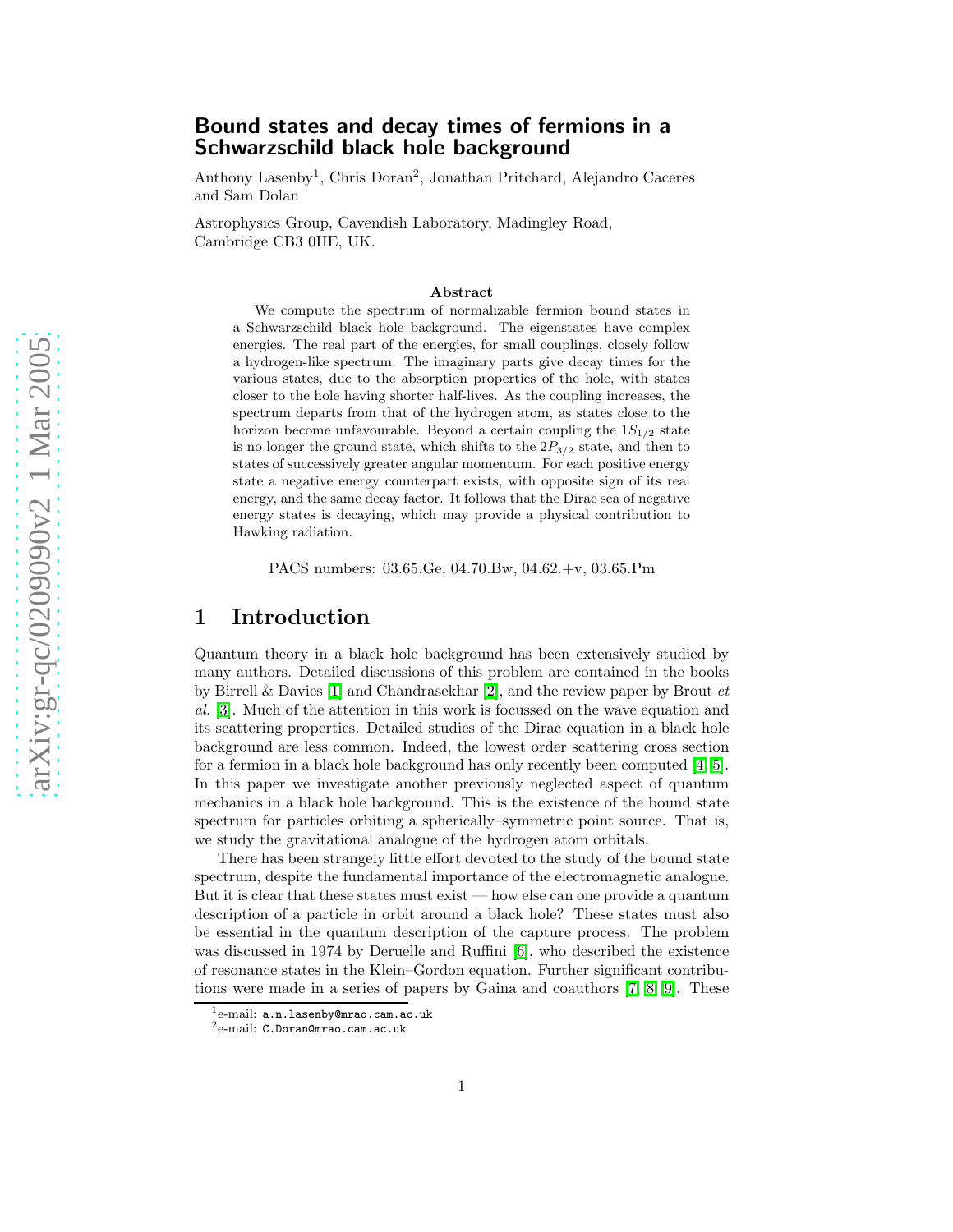papers give various analytic expressions for the real and imaginary parts of the energy in a series of limiting cases.

Much of the study of quantum mechanics in a black hole background has focussed on the related, though distinct, problem of finding the quasi-normal mode spectrum. Quasi-normal modes are purely ingoing at the horizon, and outgoing at infinity [\[2\]](#page-25-1). These boundary conditions produce a spectrum of eigenstates with complex-valued energies. The significance of these quasi-normal modes comes from their use in describing black hole oscillations. But the boundary condition at infinity implies that these modes are not normalizable, so cannot represent bound states. The problem of interest here is to find these bound states, so we seek solutions which are purely ingoing at the horizon, and which fall off exponentially at infinity.

For a particle of mass  $m$  in the field of a black hole of mass  $M$  the dimensionless coupling strength is defined by

$$
\alpha = \frac{mM}{m_p^2} \tag{1}
$$

where  $m_p$  is the Planck mass. In this paper we compute the fermion bound state spectra for  $\alpha$  in the range  $0 \cdots 6$ . If the bound particle is assumed to be an electron, this range corresponds to black holes of masses up to  $1 \times 10^{15}$ kg, which is the scale appropriate for primordial black holes formed in the early universe. Computing the energy spectrum is more complicated than the hydrogen atom case for two main reasons. The first is that the radially-separated Dirac equation contains three singular points, only two of which are regular. There is no special function theory appropriate for the study of such equations, so we have to resort to a range of numerical techniques to find the spectrum. The second problem is that the singularity at the centre of a Schwarzschild black hole acts as a current sink. All normalizable states must therefore decay in time, and we must search for eigenstates over the two-dimensional space of complex energies. The states we construct therefore all have a finite half-life, so can be viewed as resonance states. The interpretation of these states is discussed in section [7.](#page-23-0)

Despite these difficulties, the problem can be tackled numerically, and we present a range of results for the real and imaginary parts of the energy. These are sufficient to predict how the spectrum will behave for larger values of the coupling constant. The first result, which is entirely to be expected, is that the orbitals become increasingly tightly bound as the coupling increases. It follows that, for a given state, the energy will initially decrease with  $\alpha$ , but will eventually turn round and start increasing as the particle spends too much time inside the classical radius of minimum energy. States with higher angular momentum then become energetically favourable as  $\alpha$  increases. For example, we show that beyond  $\alpha \approx 0.6$  the  $1S_{1/2}$  state is no longer the ground state. While the real part of the energy behaves in quite a complicated fashion, the imaginary part, which controls the decay rate, simply increases in magnitude. This is also as one would expect. The closer the orbital density is to the singularity, the greater the probability of capture.

We start by discussing the Dirac equation in a Schwarzschild background in an arbitrary gauge. This is helpful in establishing a range of gauge-invariant results. In particular, the energy conjugate to time translation symmetry is confirmed to be a gauge invariant quantity. This is important in order to guarantee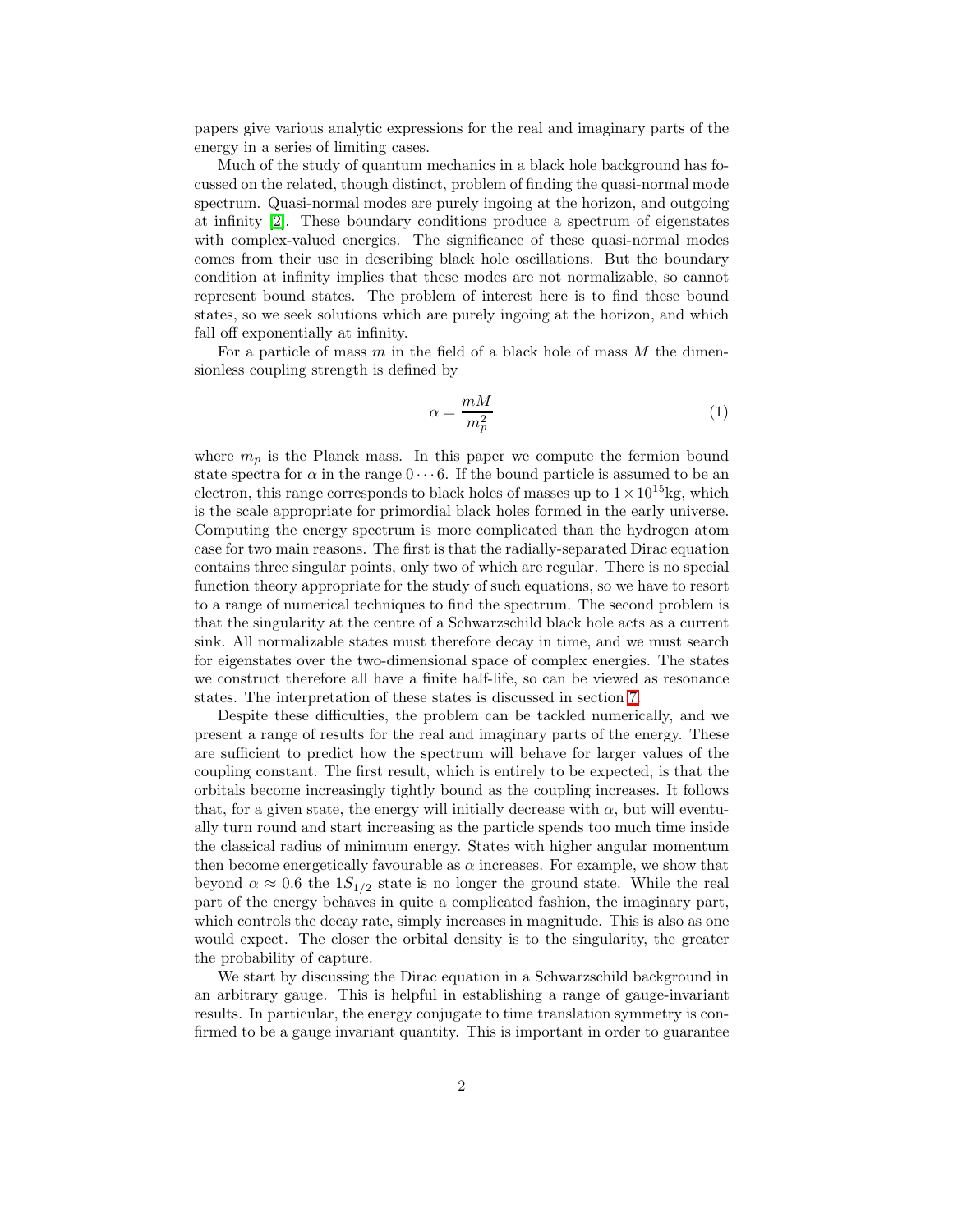that the quantity is a physical observable. We next establish the behaviour of the wavefunction around the horizon, which is sufficient to establish that the states must decay exponentially with time. We then turn to a specific choice of gauge that is well-suited to numerical solution. We solve the equations by simultaneously integrating out from the horizon and in from infinity. We then vary the energy to ensure that the solutions match at some finite radius. This process guarantees that we find a global, normalizable bound state. A set of spectra are obtained, and the density is plotted for a range of states. Decay rates and expectation values for the distance are also presented. We end with a discussion of the significance of these bound states, and the possible physical processes that they may generate. Except where stated otherwise, natural units with  $G = \hbar = c = 1$  are assumed throughout. We employ a spacetime metric with signature  $-2$ .

## 2 The Dirac equation

We start by defining a general parameterisation of the Schwarzschild solution. This general form will help to guarantee that various expressions are gauge invariant. We let  $\{\gamma_0, \gamma_1, \gamma_2, \gamma_3\}$  denote the standard gamma matrices in the Dirac–Pauli representation, and introduce polar coordinates  $(r, \theta, \phi)$ . From these we define the unit polar matrices

$$
\gamma_r = \sin\theta(\cos\phi\,\gamma_1 + \sin\phi\,\gamma_2) + \cos\theta\,\gamma_3
$$
  
\n
$$
\gamma_\theta = \cos\theta(\cos\phi\,\gamma_1 + \sin\phi\,\gamma_2) - \sin\theta\,\gamma_3
$$
  
\n
$$
\gamma_\phi = -\sin\phi\,\gamma_1 + \cos\phi\,\gamma_2.
$$
\n(2)

In terms of these we define the four matrices

$$
g^{t} = a_{1}\gamma_{0} - a_{2}\gamma_{r}
$$
\n
$$
g^{\theta} = -\frac{1}{r}\gamma_{\theta}
$$
\n
$$
g^{r} = -b_{1}\gamma_{r} + b_{2}\gamma_{0}
$$
\n
$$
g^{\phi} = -\frac{1}{r\sin\theta}\gamma_{\phi}
$$
\n(3)

where  $(a_1, a_2, b_1, b_2)$  are scalar functions of r satisfying

<span id="page-2-0"></span>
$$
a_1b_1 - a_2b_2 = 1
$$
  
\n
$$
(b_1)^2 - (b_2)^2 = 1 - 2M/r.
$$
\n(4)

The reciprocal set of matrices are therefore

$$
g_t = b_1 \gamma_0 - b_2 \gamma_r
$$
  
\n
$$
g_\theta = r \gamma_\theta
$$
  
\n
$$
g_\phi = r \sin \theta \gamma_\phi.
$$
  
\n(5)

These matrices satisfy

$$
\{g^{\mu}, g^{\nu}\} = 2g^{\mu\nu}I
$$
  

$$
\{g_{\mu}, g_{\nu}\} = 2g_{\mu\nu}I
$$
  

$$
\{g^{\mu}, g_{\nu}\} = 2\delta^{\mu}_{\nu}I
$$
 (6)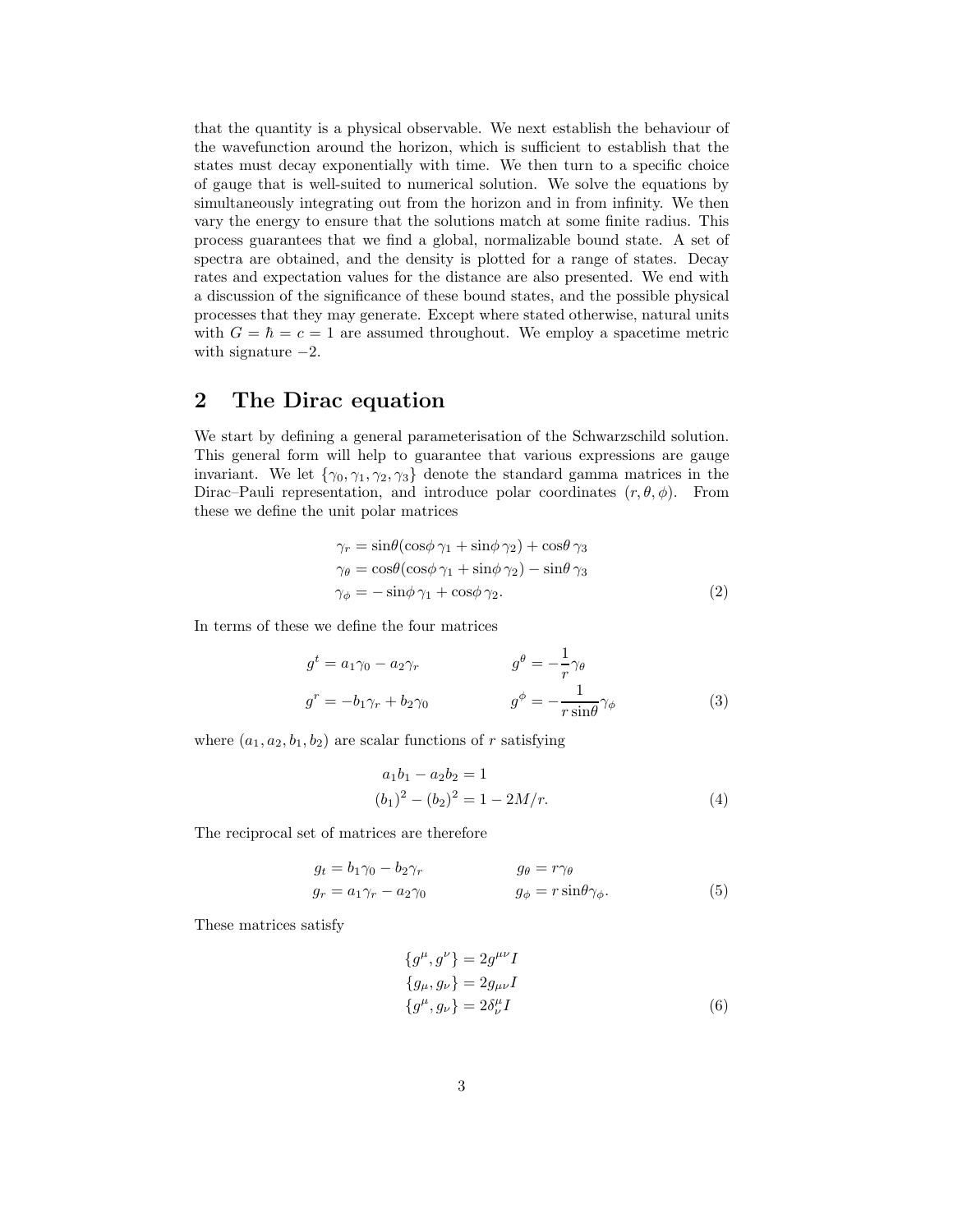where  $\mu, \nu$  run over the set  $(t, r, \theta, \phi)$ , I is the identity matrix, and  $g_{\mu\nu}$  is the spacetime metric. The line element defined by this metric is

$$
g_{\mu\nu}dx^{\mu}dx^{\nu} = (1 - 2M/r)dt^2 + 2(a_1b_2 - a_2b_1)dt dr - ((a_1)^2 - (a_2)^2)dr^2 - r^2(d\theta^2 + \sin^2\theta d\phi^2).
$$
\n(7)

This line element is the most general form one can adopt for the Schwarzschild solution. There is only one degree of freedom in equation [\(7\)](#page-3-0), since the terms are related by

$$
(1 - 2M/r)((a1)2 - (a2)2) + (a1b2 - a2b1)2 = 1.
$$
 (8)

This arbitrary degree of freedom corresponds to the fact that the time coordinate is only defined up to an arbitrary radially-dependent term. That is, we can set

<span id="page-3-0"></span>
$$
\bar{t} = t + \alpha(r),\tag{9}
$$

and the new line element will be independent of the new time coordinate  $\bar{t}$ . Rather than think in terms of changing the time coordinate, however, it is simpler for our purposes to always label the time coordinate as  $t$  and instead redefine  $a_1$  and  $a_2$ . These then transform as

<span id="page-3-1"></span>
$$
a_1 \mapsto \bar{a}_1 = a_1 - b_2 \alpha'
$$
  
\n
$$
a_2 \mapsto \bar{a}_2 = a_2 - b_1 \alpha',
$$
\n(10)

with  $b_1$  and  $b_2$  unchanged. Throughout dashes denote derivatives with respect to r. It is straightforward to confirm that the new set  $(\bar{a}_1, \bar{a}_2, b_1, b_2)$  still satisfy the constraints of equation [\(4\)](#page-2-0).

<span id="page-3-2"></span>The four variables  $a_1, a_2, b_1$  and  $b_2$  are subject to two constraint equations, so must contain two arbitrary degrees of freedom. The first arises from the freedom in the time coordinate as described in equation [\(10\)](#page-3-1). The second lies in the freedom to perform a radially-dependent boost, which transforms the variables according to

$$
\begin{pmatrix} a_1 & b_1 \ a_2 & b_2 \end{pmatrix} \mapsto \begin{pmatrix} \cosh \beta & \sinh \beta \\ \sinh \beta & \cosh \beta \end{pmatrix} \begin{pmatrix} a_1 & b_1 \\ a_2 & b_2 \end{pmatrix}
$$
 (11)

where  $\beta$  is an arbitrary, non-singular function of r. This boost does not alter the line element of equation [\(7\)](#page-3-0). Outside the horizon we have  $|b_1| > |b_2|$ , and in the asymptotically flat region  $b_1$  can be brought to  $+1$  by a suitable boost. It follows that we must have

$$
b_1 > 0 \quad \forall r \ge 2M. \tag{12}
$$

At the horizon we therefore have  $b_1$  positive, and  $b_2 = \pm b_1$ . For black holes (as opposed to white holes) the negative sign is the correct one, as this choice guarantees that all particles fall in across the horizon in a finite proper time. This sign is also uniquely picked out by models in which the black hole is formed by a collapse process. We can therefore write

$$
b_2 = -b_1 \quad \text{at } r = 2M. \tag{13}
$$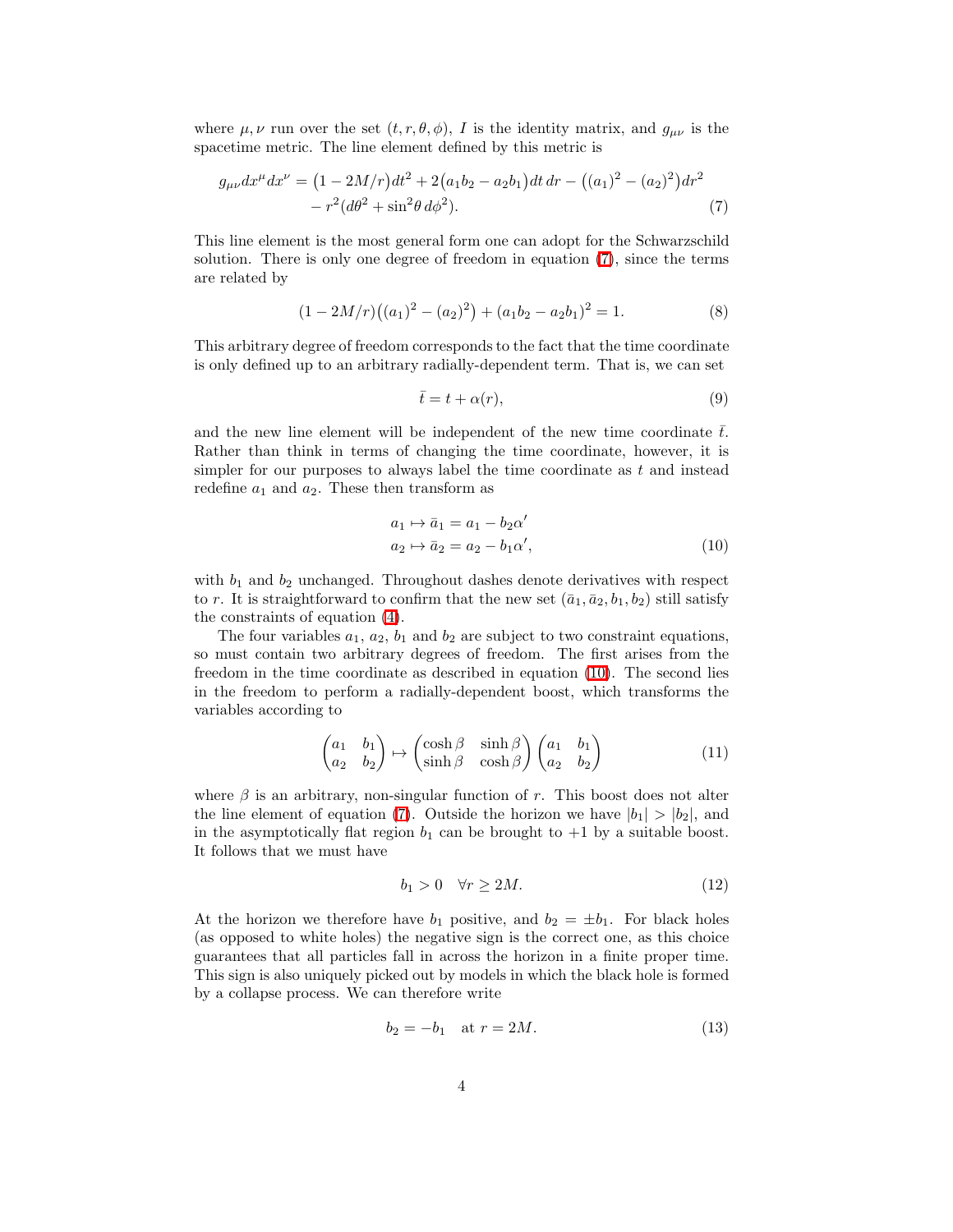<span id="page-4-2"></span>Combining this with the identity  $a_1b_1 - a_2b_2 = 1$  we find that, at the horizon, we must have

$$
a_1b_2 - a_2b_1 = -1 \quad \text{at } r = 2M. \tag{14}
$$

The diagonal form of the Schwarzschild metric sets  $a_1b_2 - a_2b_1 = 0$ , so does not satisfy this criteria. But for this case the time coordinate  $t$  is only defined outside the horizon, and the horizon itself is not dealt with correctly.

We now have a general parameterisation of the Schwarzschild solution in an arbitrary gauge. The next step is to write down the Dirac equation is this background. This is

$$
ig^{\mu}\nabla_{\mu}\psi = m\psi,\tag{15}
$$

where

$$
\nabla_{\mu}\psi = (\partial_{\mu} + \frac{i}{2}\Gamma_{\mu}^{\alpha\beta}\Sigma_{\alpha\beta})\psi, \qquad \Sigma_{\alpha\beta} = \frac{i}{4}[\gamma_{\alpha}, \gamma_{\beta}].
$$
 (16)

The components of the spin connection are found in the standard way (see Nakahara [\[10\]](#page-25-9), for example). These turn out to give

$$
g^{\mu}\frac{i}{2}\Gamma_{\mu}^{\alpha\beta}\Sigma_{\alpha\beta} = \left(b'_2 + \frac{2b_2}{r}\right)\gamma_0 - \left(b'_1 + \frac{2(b_1 - 1)}{r}\right)\gamma_r.
$$
 (17)

For the Dirac spinor we use a radial separation of the form

<span id="page-4-0"></span>
$$
\psi = \frac{e^{-iEt}}{r} \begin{pmatrix} u_1(r)\chi_{\kappa}^{\mu}(\theta,\phi) \\ u_2(r)\sigma_r\chi_{\kappa}^{\mu}(\theta,\phi) \end{pmatrix}
$$
 (18)

where  $E$  is the (complex) energy and

$$
\sigma_r = \sin\theta(\cos\phi \,\sigma_1 + \sin\phi \,\sigma_2) + \cos\theta \,\sigma_3. \tag{19}
$$

The angular eigenmodes are labeled by  $\kappa$ , which is a positive or negative nonzero integer, and  $\mu$ , which is the total angular momentum in the  $\theta = 0$  direction. Our convention for these eigenmodes is that

$$
(\boldsymbol{\sigma} \cdot \boldsymbol{L} + \hbar) \chi_{\kappa}^{\mu} = \kappa \hbar \chi_{\kappa}^{\mu}, \quad \kappa = \dots, -2, -1, 1, 2, \dots
$$
 (20)

The positive and negative  $\kappa$  modes are related by

<span id="page-4-1"></span>
$$
\sigma_r \chi_{\kappa}^{\mu} = \chi_{-\kappa}^{\mu}.
$$
\n(21)

The trial function [\(18\)](#page-4-0) results in the pair of coupled first-order equations

$$
\begin{pmatrix} b_1 & b_2 \ b_2 & b_1 \end{pmatrix} \begin{pmatrix} u'_1 \ u'_2 \end{pmatrix} = \mathbf{B} \begin{pmatrix} u_1 \ u_2 \end{pmatrix}
$$
 (22)

where

$$
\boldsymbol{B} = \begin{pmatrix} \kappa/r - b_1'/2 + ia_2 E & i(m + a_1 E) - b_2'/2 \\ -i(m - a_1 E) - b_2'/2 & -\kappa/r - b_1'/2 + ia_2 E \end{pmatrix}.
$$
 (23)

These are the equations we wish to solve for complex energy  $E$ . It is first worthwhile confirming that the equations are gauge invariant. A redefinition of the time coordinate is equivalent to the transformations described in equation [\(10\)](#page-3-1). These are combined with the transformation

$$
u_1 \mapsto u_1 e^{-iE\alpha} \qquad u_2 \mapsto u_2 e^{-iE\alpha} \tag{24}
$$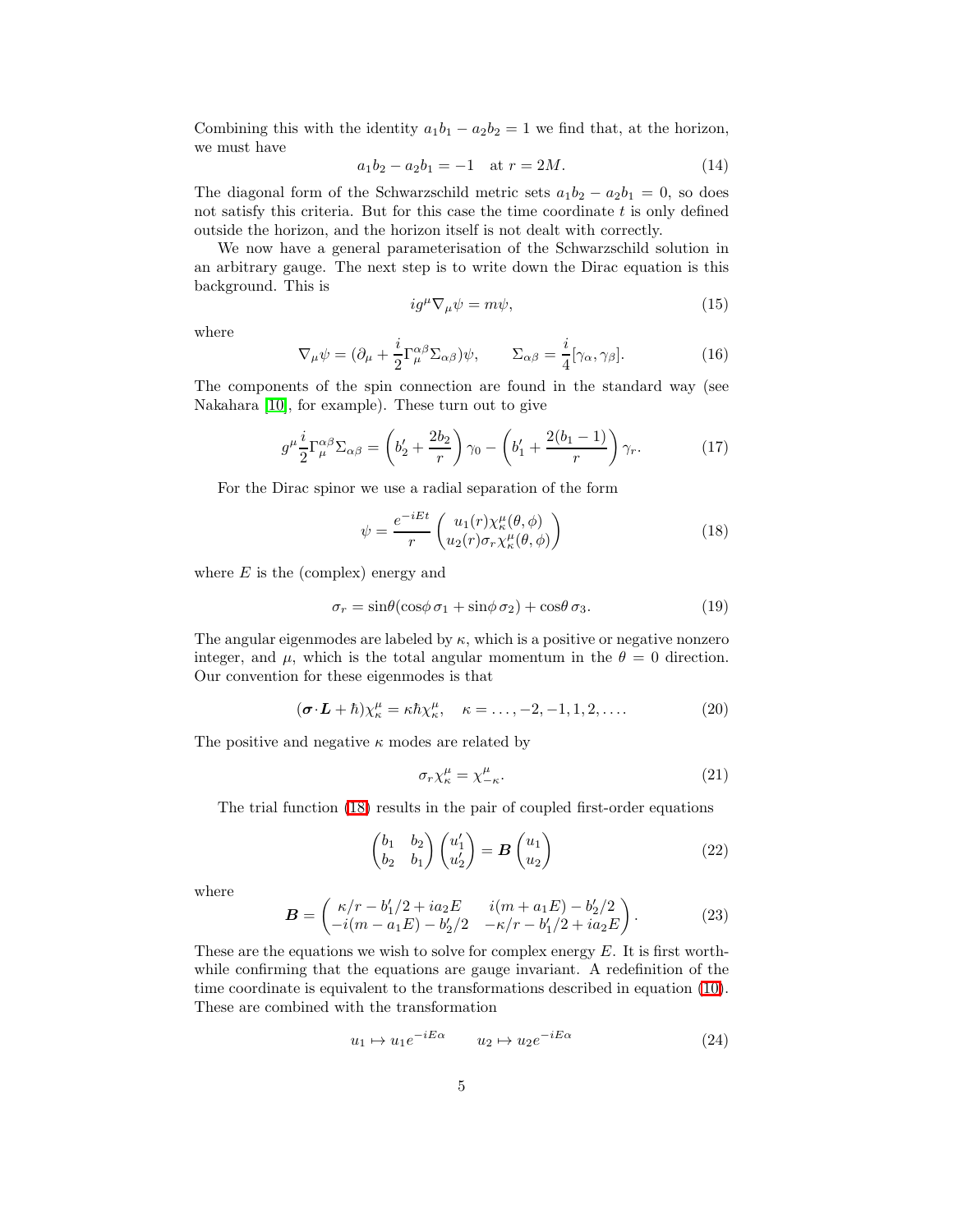which together ensure that equation  $(22)$  is still satisfied. The radial boost defined by equation [\(11\)](#page-3-2) is combined with the transformation

$$
\begin{pmatrix} u_1 \\ u_2 \end{pmatrix} \mapsto \begin{pmatrix} \cosh(\beta/2) & -\sinh(\beta/2) \\ -\sinh(\beta/2) & \cosh(\beta/2) \end{pmatrix} \begin{pmatrix} u_1 \\ u_2 \end{pmatrix} \tag{25}
$$

to again ensure that the equation is still satisfied. In either case we see that the eigenvalue  $E$  is unchanged, so is a true gauge-invariant quantity.

The angular separation of equation [\(18\)](#page-4-0) is clearly justified from the form of the Dirac equation. The separation into energy eigenstates is gauge invariant, but it is helpful to see the separation in a gauge where the Dirac equation takes on a Hamiltonian form. This is provided by the 'Newtonian' gauge [\[4,](#page-25-3) [11\]](#page-26-0) which sets

<span id="page-5-2"></span>
$$
a_1 = 1 \qquad \qquad a_2 = 0
$$
  
\n
$$
b_1 = 1 \qquad \qquad b_2 = -(2M/r)^{1/2}.
$$
 (26)

In this gauge the Dirac equation takes on the simple form

$$
i\partial \psi - i\gamma^0 \left(\frac{2M}{r}\right)^{1/2} \left(\frac{\partial}{\partial r} + \frac{3}{4r}\right) \psi = m\psi,
$$
 (27)

where  $\emptyset$  is the Dirac operator in flat Minkowski spacetime. This equation is manifestly separable in time, so has solutions which go as  $\exp(-iEt)$ . Since the separation works in this gauge, it must work in all others. We will return to this gauge choice when we turn to finding the energy spectrum.

<span id="page-5-0"></span>The nature of equation [\(22\)](#page-4-1) can be understood more clearly by writing it in the form

$$
\left(1 - 2M/r\right)\begin{pmatrix}u_1'\\ u_2'\end{pmatrix} = \begin{pmatrix}b_1 & -b_2\\ -b_2 & b_1\end{pmatrix} \mathbf{B} \begin{pmatrix}u_1\\ u_2\end{pmatrix}.
$$
 (28)

This exposes the fact that the horizon is a regular singular point of the radial equations. The same is true of the origin, and infinity turns out to be an irregular singular point. This implies that the radial equations cannot be manipulated into second-order hypergeometric form, as one is able to do for the hydrogen atom. The closest the equations come to a recognisable form is that of Heun's equation, which generalises the hypergeometric equation to the case of four regular singular points on the complex plane [\[12\]](#page-26-1). But Heun's equation can usually only be analysed using numerical techniques, and these are the tools we will apply to equation [\(22\)](#page-4-1)

<span id="page-5-1"></span>The presence of singular points means that we must check carefully that our solutions behave appropriately at these points. The point at infinity is not an issue, as we seek solutions that decay exponentially. Similarly, the origin is not a problem. We expect that the function will be weakly singular there as the origin acts as a current sink, and this is indeed the case. The horizon, however, is more complicated. The wavefunction must be well behaved at the horizon if it is to represent a physical solution. To test this we introduce the series expansion

$$
u_1 = \eta^s \sum_{k=0}^{\infty} \alpha_k \eta^k, \qquad u_2 = \eta^s \sum_{k=0}^{\infty} \beta_k \eta^k,
$$
 (29)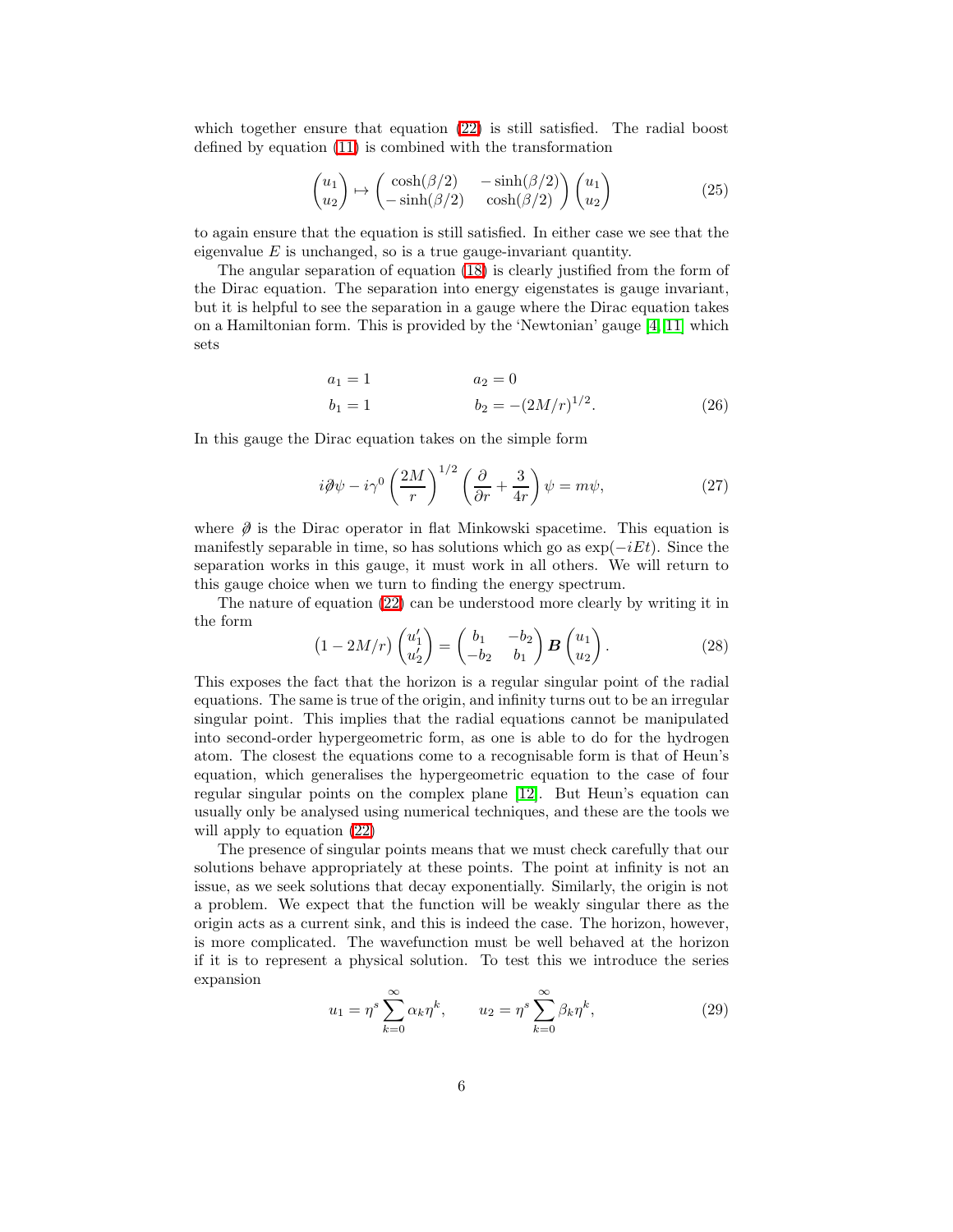where  $\eta = r - 2M$ . On substituting this series into equation [\(28\)](#page-5-0), and setting  $\eta = 0$ , we obtain the indicial equation

$$
\det\left[\begin{pmatrix}b_1 & -b_2 \ -b_2 & b_1\end{pmatrix} \boldsymbol{B} - \frac{s}{r}I\right]_{r=2M} = 0, \tag{30}
$$

where  $I$  is the identity matrix. Employing the result that

$$
b_1 b_1' - b_2 b_2' = M/r^2 \tag{31}
$$

we find that the two solutions of the indicial equation are

$$
s = 0, -\frac{1}{2} + 4iME(b_1a_2 - b_2a_1)_{r=2M}.
$$
\n(32)

Equation [\(14\)](#page-4-2) then tells us that the two indices are

$$
s = 0, -\frac{1}{2} + 4iME. \tag{33}
$$

These indices are therefore gauge invariant. The regular root  $s = 0$  ensures that we can always construct a solution that is finite and continuous at the horizon. The singular branch gives rise to discontinuous solutions with an outgoing current at the horizon. These can be used to provide a heuristic explanation of the Hawking radiation [\[11\]](#page-26-0). It is clear that the non-zero indicial root gives rise to a wavefunction that is ill-defined at the horizon, and so cannot represent a physical state. We must therefore confine our search for bound states to solutions that are regular at the horizon.

The regular and singular solutions are related by a generalized form of timereversal symmetry. For this we define

$$
\bar{\psi}(t,\boldsymbol{x}) = \frac{1}{(1 - 2M/r)^{1/2}} (b_1 \gamma_0 - b_2 \gamma_r) \psi^*(-t + f(r), \boldsymbol{x}), \tag{34}
$$

which effectively reverses the time direction using the normalized timelike Killing vector. In terms of the  $u_1$  and  $u_2$  functions, the new solution is characterised by

$$
\begin{pmatrix} \bar{u}_1 \\ \bar{u}_2 \end{pmatrix} = \frac{\exp(-iE^*f(r))}{(1 - 2M/r)^{1/2}} \begin{pmatrix} b_1 & b_2 \\ -b_2 & -b_1 \end{pmatrix} \begin{pmatrix} u_1^* \\ u_2^* \end{pmatrix},
$$
\n(35)

where  $f(r)$  is determined by

$$
(1 - 2M/r)\partial_r f(r) = 2(a_1b_2 - a_2b_1).
$$
 (36)

The time-reversed solution has energy  $E^*$  and so is exponentially growing in time. The solution is also is singular at the horizon, employing the non-zero root of the indicial equation, and is not normalizable.

Eigenmodes with different values of  $\kappa$  and  $\mu$  are orthogonal. For states with the same values of  $\kappa$  and  $\mu$  the quantum inner product can be taken as

$$
\langle \psi | \phi \rangle = \int_0^\infty dr \left( a_1 (u_1^* v_1 + u_2^* v_2) + a_2 (u_2^* v_1 + u_1^* v_2) \right), \tag{37}
$$

where the  $u_i$  and  $v_i$  denote the radial functions in  $\psi$  and  $\phi$  respectively. Current conservation for the Dirac equation is summarised in the relation

$$
\frac{\partial}{\partial t} \left( a_1 (u_1 u_1^* + u_2 u_2^*) + a_2 (u_1 u_2^* + u_2 u_1^*) e^{-i(E - E^*)t} \right)
$$
\n
$$
= -\frac{\partial}{\partial r} \left( b_1 (u_1 u_2^* + u_2 u_1^*) + b_2 (u_1 u_1^* + u_2 u_2^*) e^{-i(E - E^*)t} \right). \tag{38}
$$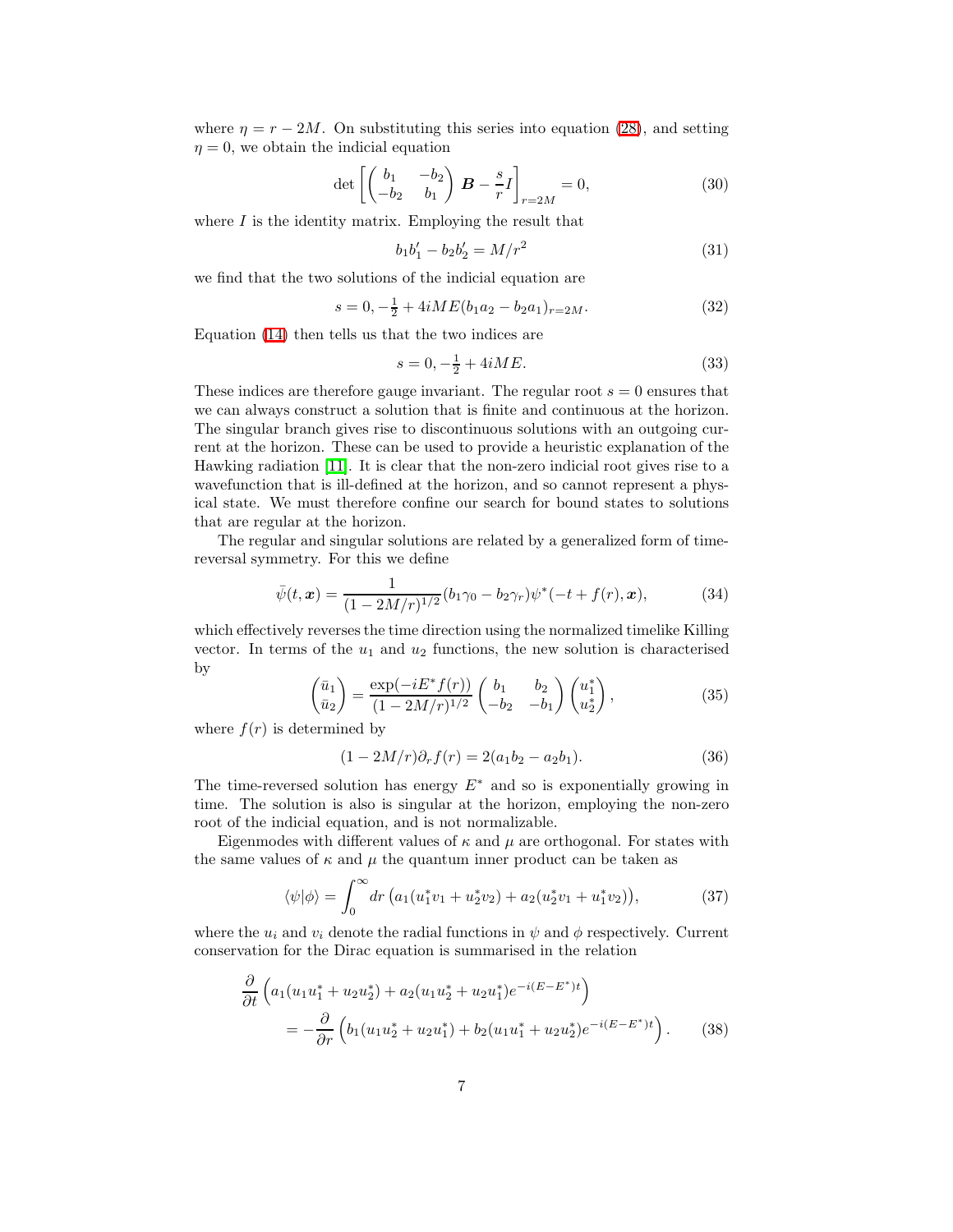Again it is straightforward to confirm that this equation is gauge invariant. The right-hand side of this equation defines  $r^2$  times the radial flux. We denote this by  $J$ ,

$$
J(r) = b_1(u_1u_2^* + u_2u_1^*) + b_2(u_1u_1^* + u_2u_2^*).
$$
 (39)

For spatially normalizable states we must have  $J \mapsto 0$  as  $r \mapsto \infty$ . But at the horizon we also have

$$
J = -b_1|u_1 - u_2|^2, \tag{40}
$$

which defines an inward-pointing current. At the horizon, the regular solution has

$$
|u_1 - u_2|^2 = |\alpha_0 - \beta_0|^2, \tag{41}
$$

using the power series expansion of equation [\(29\)](#page-5-1). The coefficients are related by

$$
\left(iE - \frac{1}{8M} + b_1\left(\frac{\kappa}{2M} - im\right)\right)\alpha_0 = \left(-iE + \frac{1}{8M} + b_1\left(\frac{\kappa}{2M} - im\right)\right)\beta_0. \tag{42}
$$

It is therefore impossible to satisfy  $\alpha_0 = \beta_0$  for finite energy, so there must be a non-vanishing inward current present at the horizon. This in turn tells us that the state must decay. This decay takes place at the origin, where unitary evolution breaks down [\[11,](#page-26-0) [13\]](#page-26-2). For bound states the energy  $E$  must contain real and imaginary terms, so we set

$$
E = \omega - i\nu. \tag{43}
$$

Current conservation now takes the form

$$
\frac{dJ}{dr} = 2\nu \big( a_1 (u_1 u_1^* + u_2 u_2^*) + a_2 (u_1 u_2^* + u_2 u_1^*) \big). \tag{44}
$$

Given a set  $(u_1, u_2, E, \kappa)$  which solve the radial equation [\(22\)](#page-4-1) a new solution set is generated by the transformation

$$
(u_1, u_2, E, \kappa) \mapsto (u_2^*, u_1^*, -E^*, -\kappa). \tag{45}
$$

It follows that the real part of the energy spectrum is symmetric about the zero point. That is, for a state with real energy  $\omega$  a corresponding antiparticle state exists with real energy  $-\omega$ . The decay rate is the same for both states, however. If we assume that the vacuum is constructed from the Dirac sea of negative energy states, then this vacuum will decay in time. A loss of negative energy states can be equally interpreted as generation of positive energy states, which provides a suggestive physical model for Hawking radiation.

#### 3 The energy spectrum

To solve for the energy spectrum we work mainly in the Newtonian gauge of equation [\(26\)](#page-5-2). In this gauge the interaction with the black hole is defined solely by an interaction Hamiltonian  $H<sub>I</sub>$  given by

$$
H_{\rm I}\psi = i\hbar \left(\frac{2GM}{r}\right)^{1/2} \frac{1}{r^{3/4}} \frac{\partial}{\partial r} \left(r^{3/4}\psi\right). \tag{46}
$$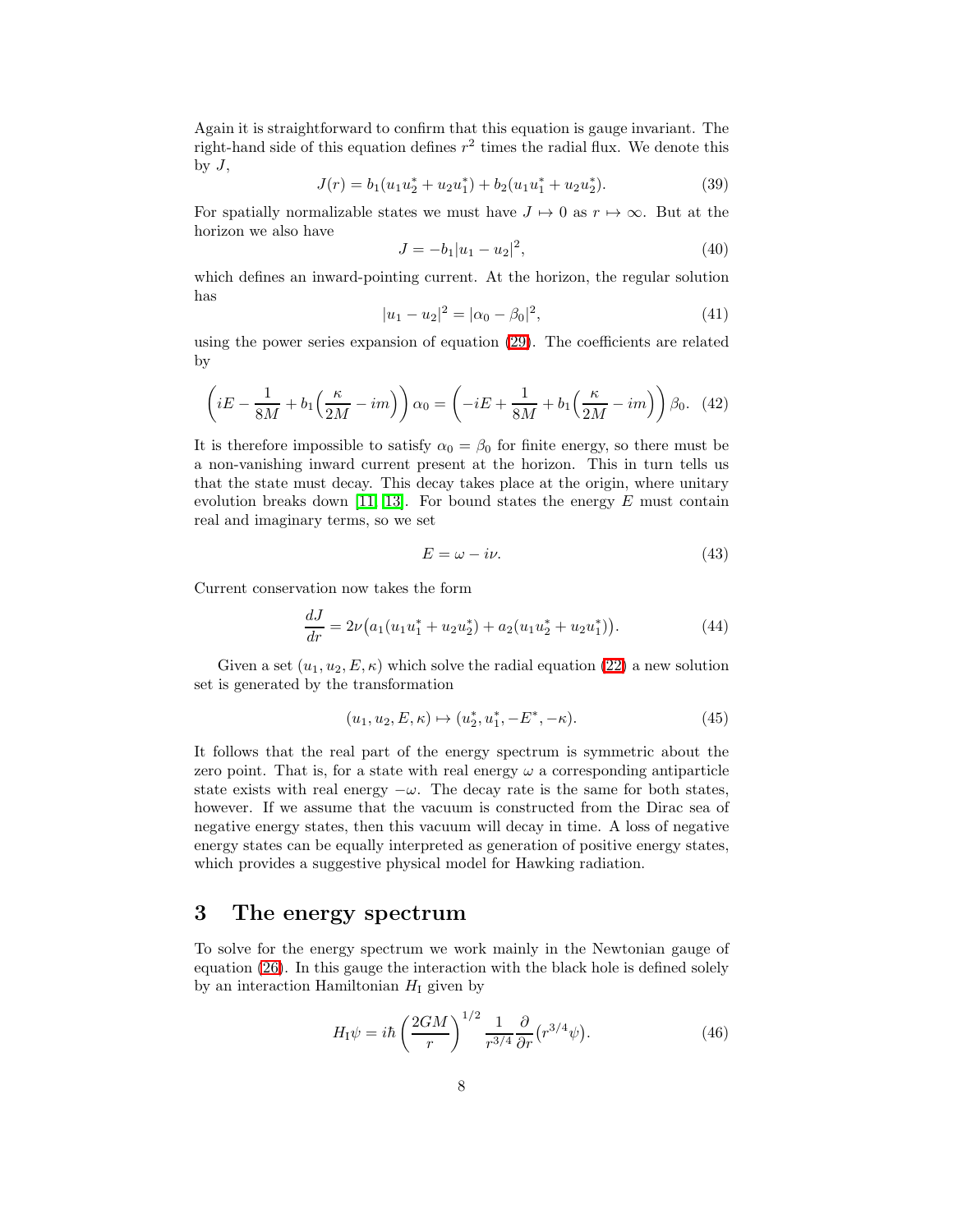Dimensional constants are included in a number of equations in this section to illustrate certain features of the problem. The line element for the Newtonian gauge has flat spatial sections for constant  $t$ , so the quantum inner product between states has the simple flat-space form

$$
\langle \psi | \phi \rangle = \int d^3x \, \psi^\dagger \phi. \tag{47}
$$

The interaction Hamiltonian is not Hermitian, as we have

$$
H_{\rm I} - H_{\rm I}^{\dagger} = -i\hbar (2GMr^3)^{1/2} \delta(\mathbf{x}). \tag{48}
$$

It is straightforward to check that all wavefunctions approach the origin as  $r^{-3/4}$ , so the non-Hermitian part of  $H<sub>I</sub>$  has finite expectation. This confirms that Hermiticity only breaks down at the origin, as stated earlier. In this respect it may be more natural to refer to  $H<sub>I</sub>$  as a 'pseudo-Hamiltonian', in the sense of an operator acting on an open quantum system [\[14\]](#page-26-3). There is no doubt that the system described here is open, as the singularity is not treated as part of the quantum system. But the system is only open in an extremely simple fashion. There is no ambiguity in either the time evolution of the state, or the correct definition of the observable energy. Time evolution is defined by the Dirac equation, in whichever gauge one chooses to adopt, and the energy is defined by the energy-momentum tensor. The fact that we have a Hamiltonian description at all is a result of a series of gauge choices, so one must be careful not to place too strong an interpretation on the gauge-dependent quantity  $H<sub>I</sub>$ .

The bound state energy eigenspectrum is determined entirely by the properties of the wavefunction at the horizon and at infinity. The demands that the wavefunction is finite at the horizon and falls off exponentially at infinity are sufficient to produce the spectrum. But it is only by considering the global properties of the wavefunction that the imaginary contribution to the energy is fully understood. Decay only takes place at the singularity, and the decay rate for a given eigenstate is naturally related to the behaviour of the wavefunction near the singularity. If the spatial degrees of freedom in an energy eigenstate are normalized such that

<span id="page-8-0"></span>
$$
\int dr (u_1 u_1^* + u_2 u_2^*) = 1 \tag{49}
$$

then the imaginary component of the energy,  $-i\nu$ , is determined by

$$
\nu = \lim_{r \to 0} \frac{\hbar (2GM)^{1/2}}{2} \frac{1}{r^{3/2}} (u_1 u_1^* + u_2 u_2^*).
$$
 (50)

This identity only holds if the state is globally normalized. It provides a further independent check that the solutions we obtain numerically are globally normalizable bound states. The decay rate increases for states with a larger probability density near the singularity, as one would expect. The fact that the states approach the origin as  $r^{-3/4}$  ensures that the radial probability density tends smoothly to zero at the singularity. The presence of the singularity does not prevent the formation of normalizable states, and the singular nature of the wavefunction is no worse than that of the ground state of the hydrogen atom.

The interaction Hamiltonian is independent of the speed of light, so the non-relativistic approximation to the Dirac equation results in the Schrödinger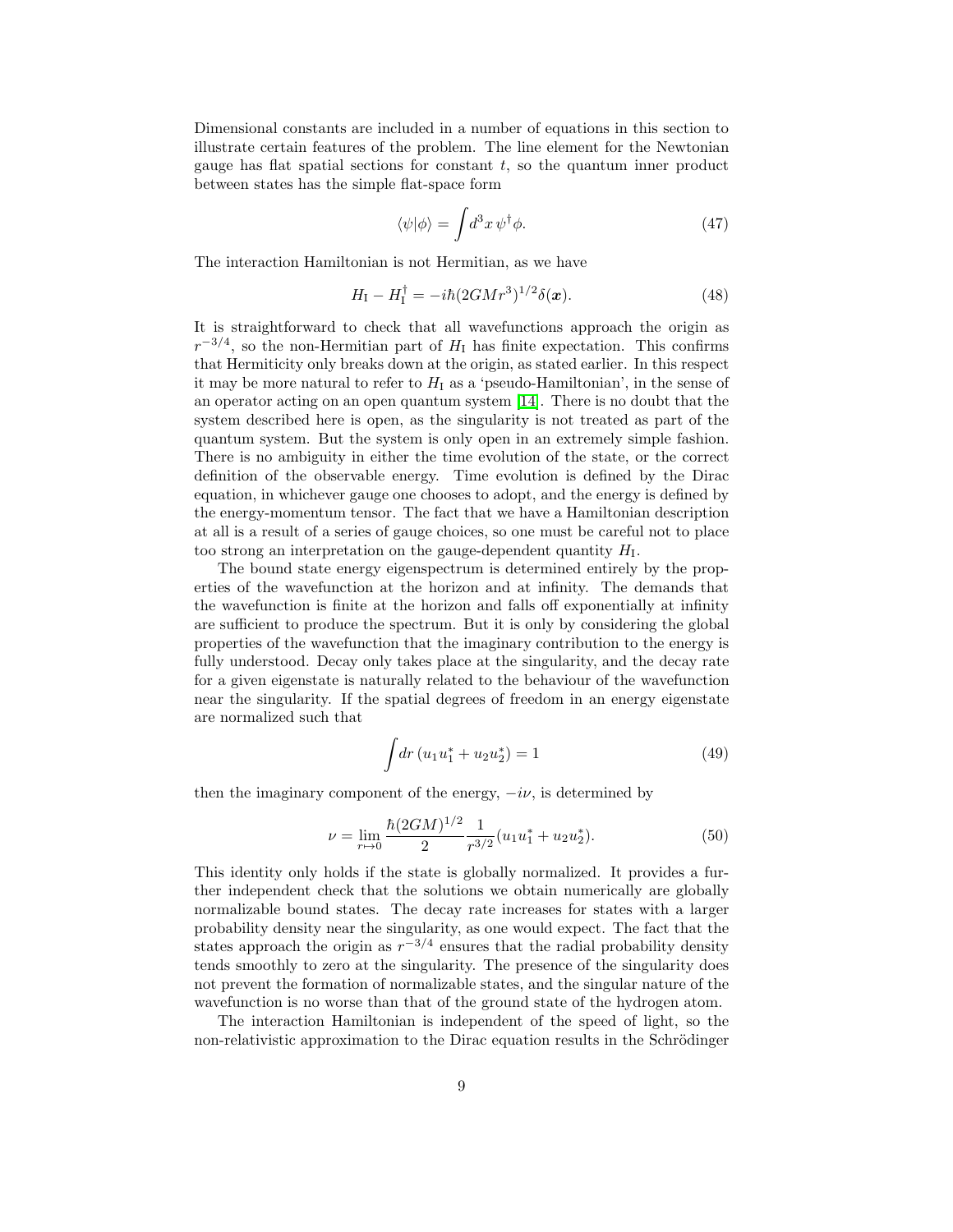equation

−

$$
-\frac{\hbar^2 \nabla^2}{2m} \psi_{\rm NR} + i\hbar \left(\frac{2GM}{r}\right)^{1/2} \frac{1}{r^{3/4}} \frac{\partial}{\partial r} \left(r^{3/4} \psi_{\rm NR}\right) = E_{\rm NR} \psi_{\rm NR},\qquad (51)
$$

where the subscript NR denotes non-relativistic. If we now introduce the phasetransformed variable

2

$$
\Psi = \psi_{\rm NR} \exp\left(-i(8r/a_0)^{1/2}\right) \tag{52}
$$

where

$$
a_0 = \frac{\hbar^2}{GMm^2} \tag{53}
$$

we see that  $\Psi$  satisfies

$$
-\frac{\hbar^2 \nabla^2}{2m} \Psi - \frac{GMm}{r} \Psi = E_{\text{NR}} \Psi.
$$
 (54)

In the non-relativistic limit the energy spectrum is therefore given by the gravitational analogue of the hydrogen atom spectrum [\[8\]](#page-25-7),

$$
E_{\rm NR} = -\frac{G^2 M^2 m^3}{2\hbar^2} \frac{1}{n^2}, \quad n = 1, 2, \dots
$$
 (55)

In terms of the Planck mass  $m_p$  we can also write

<span id="page-9-0"></span>
$$
E_{\rm NR} = -\left(\frac{Mm}{m_p^2}\right)^2 \frac{mc^2}{2n^2}.
$$
\n(56)

The fact that we have a reasonable starting point for the spectrum in the weakcoupling limit is valuable, as our method involves searching for eigenvalues over the complex energy plane. By analogy with the hydrogen atom case, we expect that the non-relativistic spectrum will be a reasonable approximation provided

$$
\frac{Mm}{m_p^2} \ll 1.\tag{57}
$$

Returning to the full, relativistic equation [\(22\)](#page-4-1), we convert this to dimensionless form by introducing the dimensionless distance variable

$$
x = \frac{rc^2}{GM},\tag{58}
$$

which ensures that the horizon lies at  $x = 2$ . We also introduce the dimensionless coupling coefficient

$$
\alpha = \frac{Mm}{m_p^2} \tag{59}
$$

and energy

$$
\varepsilon = \frac{EM}{c^2 m_p^2}.\tag{60}
$$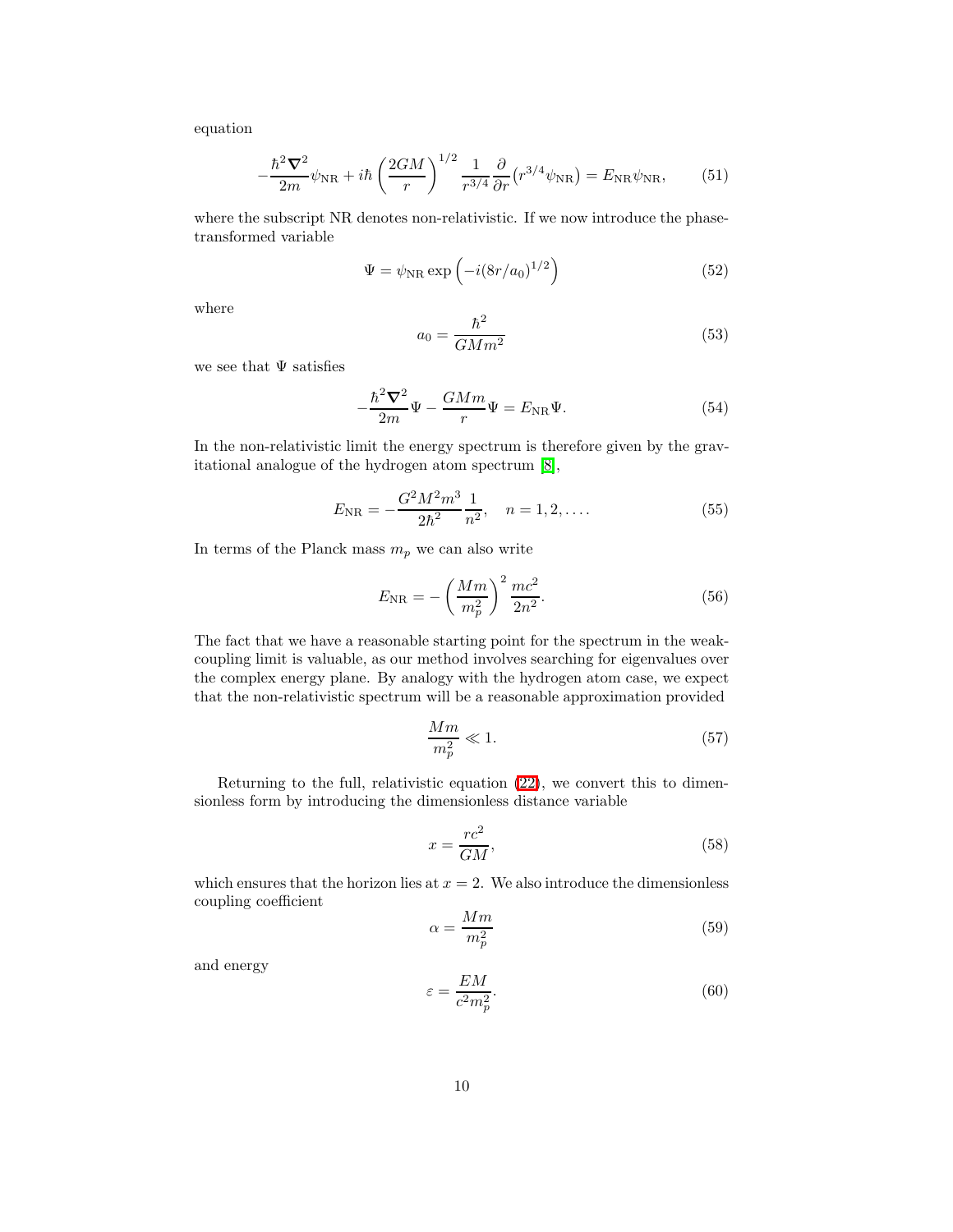In terms of these our eigenvalue problem becomes

<span id="page-10-0"></span>
$$
(x-2)\begin{pmatrix} u_1' \\ u_2' \end{pmatrix} = \begin{pmatrix} 1 & (2/x)^{1/2} \\ (2/x)^{1/2} & 1 \end{pmatrix}
$$

$$
\begin{pmatrix} \kappa & ix(\alpha+\varepsilon) - (8x)^{-1/2} \\ -ix(\alpha-\varepsilon) - (8x)^{-1/2} & -\kappa \end{pmatrix} \begin{pmatrix} u_1 \\ u_2 \end{pmatrix} (61)
$$

where the dashes now denote derivatives with respect to  $x$ . We seek eigenvalues  $\varepsilon$  for fixed coupling  $\alpha$ .

Two complementary methods are employed to solve the eigenvalue problem. We start with a series expansion around the horizon of the regular branch of the solution. The restriction to this branch removes two degrees of freedom at the horizon, so the function is uniquely specified up to an overall magnitude and phase. These are chosen conveniently by setting  $u_1 = 1$  at the horizon. The power series expansion extends the solution a short distance away from the horizon, from where the values of  $(u_1, u_2)$  can be used to initiate numerical integration of the differential equation [\(61\)](#page-10-0). For most values of  $\varepsilon$  the numerical integrator will start to increase exponentially after a finite distance. The aim initially is to vary  $\varepsilon$  so as to push this distance out as far as possible. This requires a reasonable initial guess for the eigenvalues, which is where the nonrelativistic approximation is helpful to get things started.

Once we have achieved a reasonably accurate value for  $\varepsilon$ , we turn to a more sophisticated method to improve accuracy. We seek normalizable states for which  $\psi$  is finite over all space. To be confident we have found such a state we need to numerically integrate inwards from infinity, as well as outwards from the horizon. If the solutions for  $u_1$  and  $u_2$  can be arranged to match at some suitable radius then we have found a global solution to the first-order equations [\(61\)](#page-10-0). To expand about infinity we need to take care of the essential singularity present there. A suitable series expansion is provided by

$$
\begin{pmatrix} u_1 \\ u_2 \end{pmatrix} = \exp\left(-px + 2i\varepsilon(2x)^{1/2} + \frac{\alpha^2 - 2p^2}{p} \ln x\right) \sum_{n=0} \begin{pmatrix} \alpha_{n/2} x^{-n/2} \\ \beta_{n/2} x^{-n/2} \end{pmatrix} \tag{62}
$$

where

<span id="page-10-1"></span>
$$
p^2 = \alpha^2 - \varepsilon^2 = \frac{M^2}{m_p^4 c^4} (m^2 c^4 - E^2).
$$
 (63)

The definition of  $p$  involves a complex square root, and the branch is chosen so that  $p$  has a positive real value, ensuring the wavefunction falls off exponentially.

The fact that only one root of the indicial equation is used implies that, for a given  $\varepsilon$ ,  $\psi$  is specified at infinity up to an arbitrary magnitude and phase. The first few terms in the series expansion [\(62\)](#page-10-1) are used to compute  $\psi$  at a finite radius and these values are then numerically integrated inwards. A certain amount of fine tuning is then required to pick the radius at which to attempt matching. Once a radius is chosen the matching condition is that the inward and outward values of the two complex functions  $u_1$  and  $u_2$  agree. This condition is converted into a set of four scalar equations which state that the real and imaginary differences vanish. In addition we have four arbitrary parameters to vary — the real and imaginary terms in the energy, and the magnitude and phase of the function integrated inwards from infinity. This system of four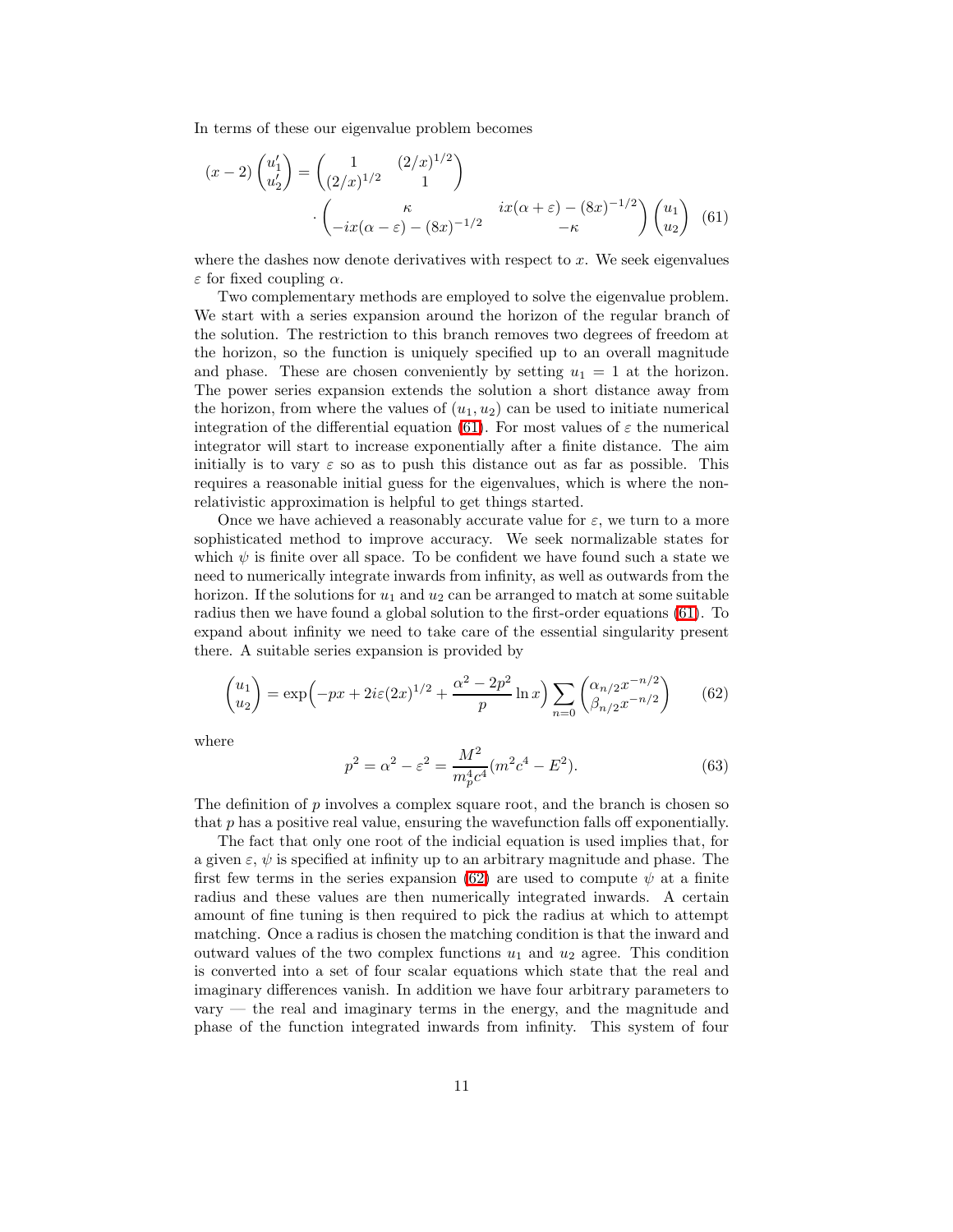equations and four unknowns is then solved by a Newton–Raphson method. This converges very quickly and affords good control over accuracy.

Three independent checks were performed on the energy spectrum achieved by this method. The first was that the calculations were repeated using the same scheme in a different gauge. The gauge chosen for comparison is defined by advanced Eddington–Finkelstein coordinates, with

$$
a_1 = 1 + M/r
$$
  
\n
$$
b_1 = 1 - M/r
$$
  
\n
$$
a_2 = M/r
$$
  
\n
$$
b_2 = -M/r.
$$
  
\n(64)

The second test involved using a minimax routine to find the energy spectrum. This method is less accurate, but gave good agreement for the states of lowest energy. The final check was to confirm that, after normalization, the states satisfy the identity of equation [\(50\)](#page-8-0). This check was again satisfied to high precision.

#### 4 Results

The real parts of the energy for the three lowest-energy states are plotted in figure [1.](#page-12-0) The vertical axis plots the real part of the energy in units of the rest energy of the particle, which is given by

$$
\frac{E}{mc^2} = \frac{\varepsilon}{\alpha}.\tag{65}
$$

The fact that we obtain this dimensionless ratio reflects the equivalence principle. The mass m does not effect the spectrum on its own — the spectrum only depends on the product  $mM$ . States are labelled using the standard spectroscopic scheme. In this scheme  $\kappa = 1$  corresponds to  $S_{1/2}$ ,  $\kappa = 2$  to  $P_{3/2}$  and  $\kappa = -1$  to  $P_{1/2}$ . For each eigenvalue  $\kappa$  a ladder of levels is obtained.

The energy spectrum illustrates a number of remarkable features. For small  $\alpha$  the spectrum resembles that of a hydrogen atom. But as the coupling increases the energy of the  $1S_{1/2}$  state reaches a minimum and then starts to increase. The gravitational case avoids the  $Z = 137$  catastrophe of the relativistic Coulomb problem. This is to be expected — coupling strengths with  $\alpha > 1$  are routinely achieved astrophysically and such objects appear to be stable. We also see that as  $\alpha$  increases beyond 0.6 the  $P_{3/2}$  state appears to take over as the ground state. This is confirmed in figure [2,](#page-13-0) which shows the spectra of the  $S_{1/2}$ ,  $P_{3/2}$ and  $D_{5/2}$  states out to  $\alpha = 1.4$ . We see clearly that around  $\alpha = 0.6$  the  $2P_{3/2}$ state takes over from  $1S_{1/2}$  as the ground state, only to be replaced in turn by the  $3D_{5/2}$  state at  $\alpha = 1.2$ . An explanation of this phenomena can be found in the classical expression for the binding energy in a Schwarzschild potential.

For a particle of mass  $m$  in a Schwarzschild background the dynamics reduces to motion in the effective radial potential

$$
V_{\text{eff}} = -\frac{GMm}{r} + \frac{J^2}{2mr^2} \left( 1 - \frac{2GM}{c^2r} \right),\tag{66}
$$

where  $J$  is the angular momentum of the particle. This is illustrated in figure [3.](#page-14-0) For  $J > \sqrt{12}GMm/c$ , classical bound states can exist as the effective potential has a minimum, but if the particle's angular momentum is smaller than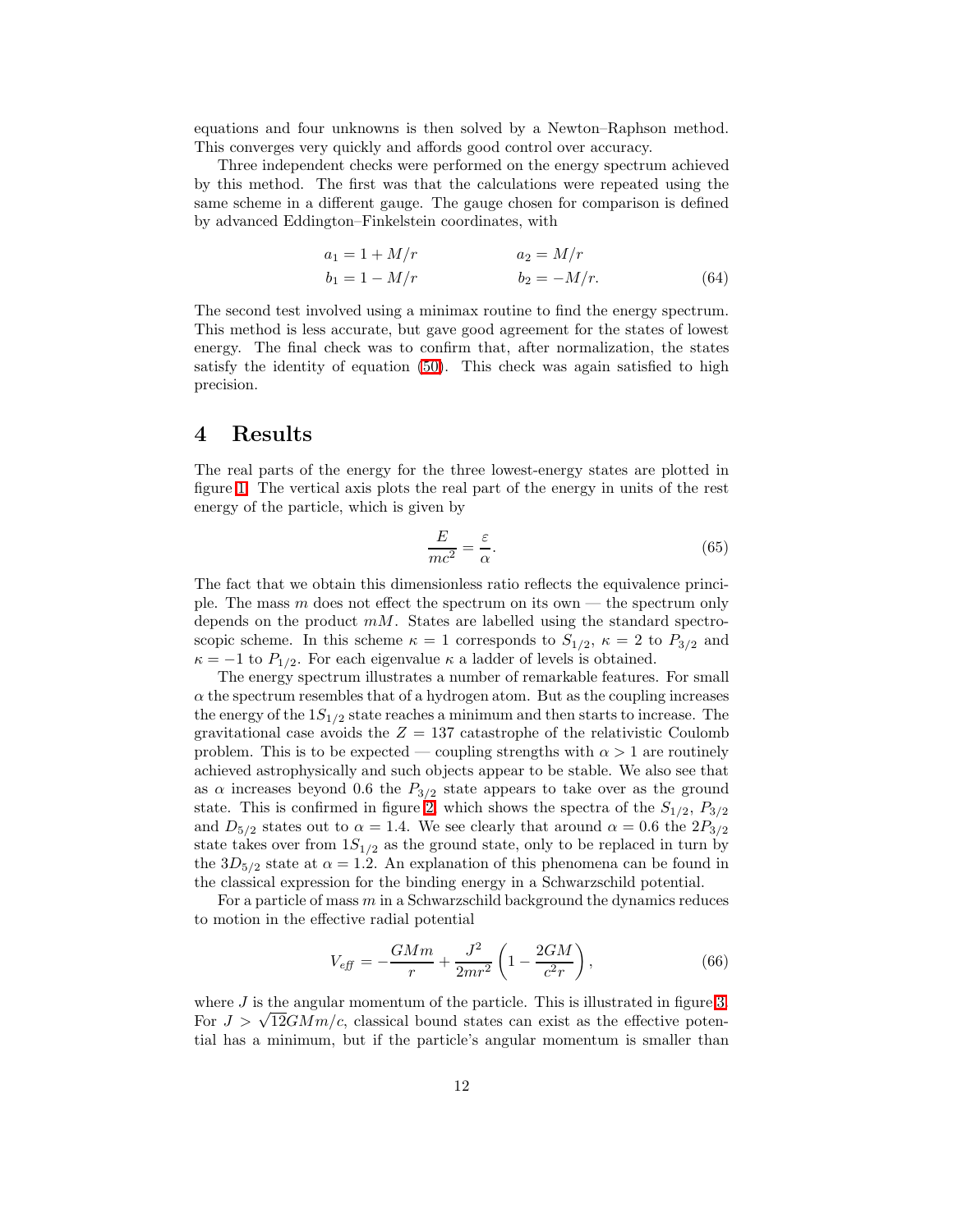

<span id="page-12-0"></span>Figure 1: The real part of the bound state energy, in units of  $mc^2$ . The horizontal axis labels the dimensionless coupling coefficient  $\alpha$ , and the lines represent the value of the energy for the coupling at the left of the line, with  $\alpha$  ranging from 0.1 to 0.6 in steps of 0.05. The  $S_{1/2}$ ,  $P_{1/2}$  and  $P_{3/2}$  orbits are shown.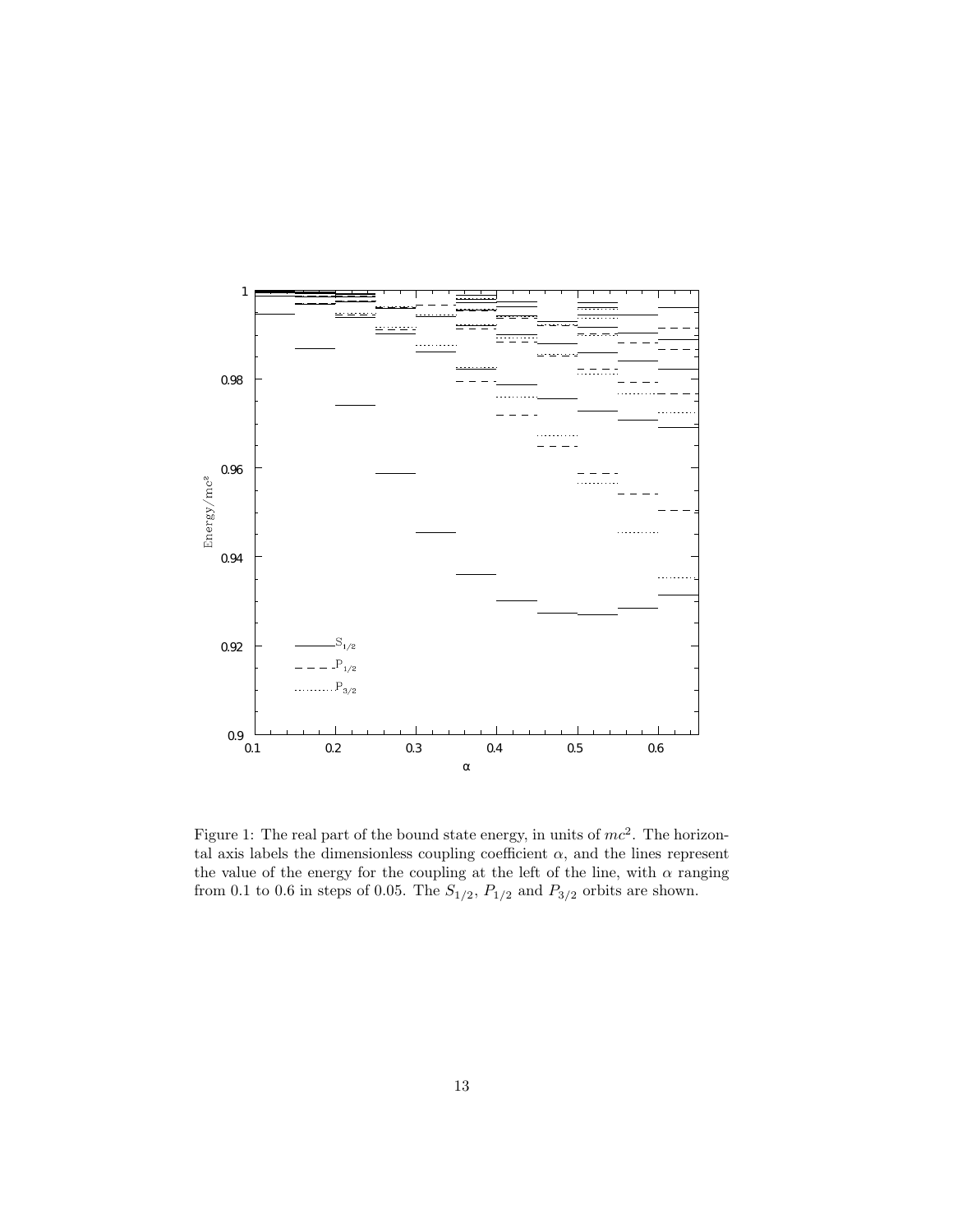

<span id="page-13-0"></span>Figure 2: The energy spectra of the  $S_{1/2}$ ,  $P_{3/2}$  and  $D_{5/2}$  states. At around  $\alpha = 0.6$ , the 2P state becomes the ground state, and beyond  $\alpha = 1.2$  it is replaced by the 3D state.

 $\sqrt{12}GMm/c$  it becomes insufficient to support a classical orbit. For a circular orbit at radius  $r$  the conserved relativistic energy, conjugate to time translation, is

$$
E = mc^2 \frac{r - 2GM/c^2}{r^{1/2}(r - 3GM/c^2)^{1/2}}.
$$
\n(67)

The radius  $r$  and angular momentum  $J$  are related by

$$
\frac{J^2}{m^2} = \frac{GMr^2}{r - 3GM/c^2}.
$$
\n(68)

Now suppose we attempt a form of naive Bohr quantisation by setting

$$
J = n\hbar. \tag{69}
$$

Converting to dimensionless quantities the effective potential becomes

$$
\frac{V_{\text{eff}}}{mc^2} = -\frac{1}{x} + \frac{n^2}{2\alpha^2 x^2} \left( 1 - \frac{2}{x} \right),\tag{70}
$$

and the orbital energy is

$$
\frac{\varepsilon}{\alpha} = \frac{x - 2}{\left(x(x - 3)\right)^{1/2}}\tag{71}
$$

where

$$
x = \frac{n^2}{2\alpha^2} \left( 1 + \left( 1 - \frac{12\alpha^2}{n^2} \right)^{1/2} \right). \tag{72}
$$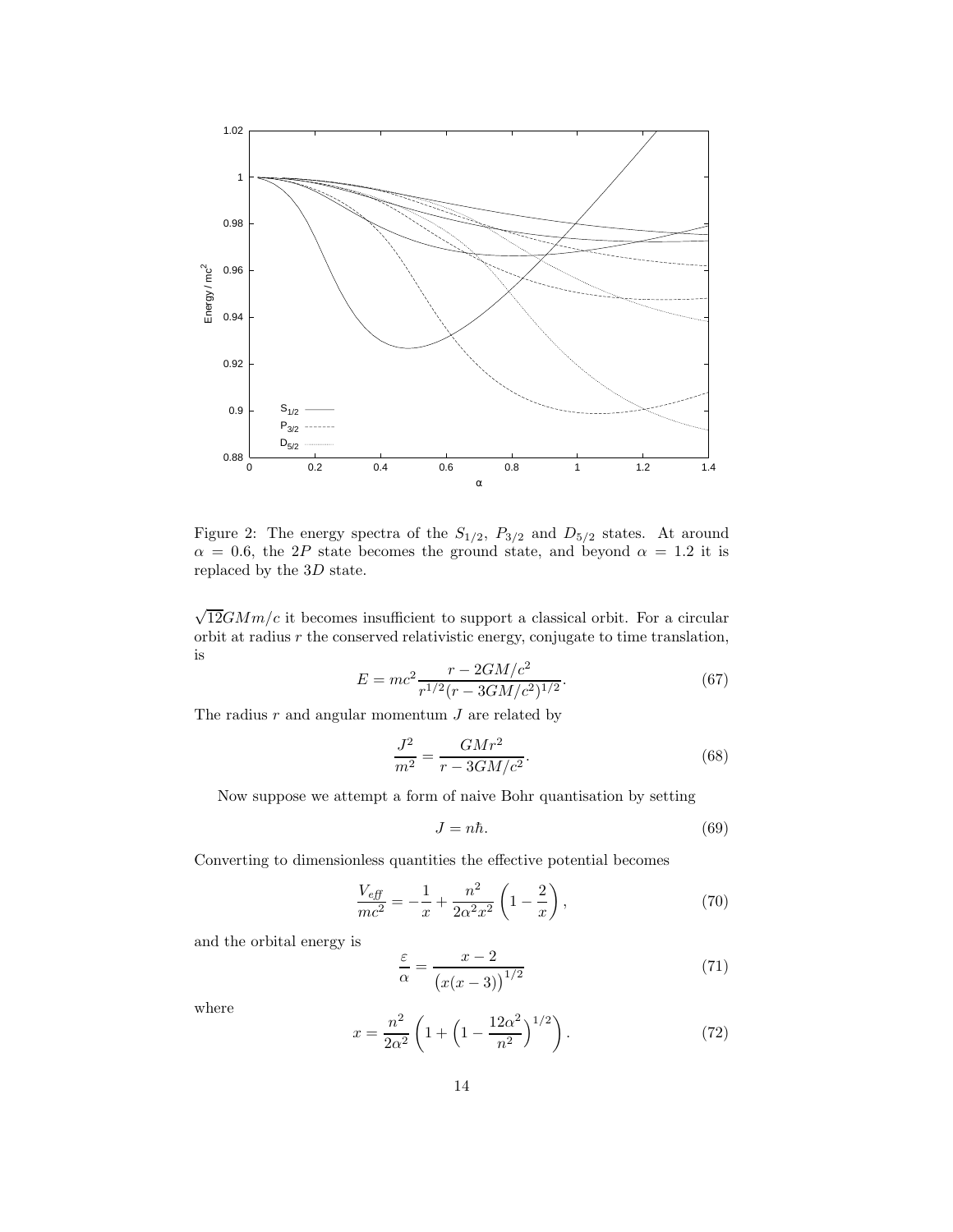

<span id="page-14-0"></span>Figure 3: Bohr quantisation of classical circular orbits. The left hand plot shows the effective potential in units of  $mc^2$  for  $\alpha = 0.5$  and  $J = n\hbar$ , with  $n = 1, 2, 3$ . For  $n = 1$  no classical bound state is possible. As n is increased a minimum forms in the potential, and the barrier between the minimum and the singularity grows larger. The right-hand plot shows the relativistic energy in units of  $mc^2$ as a function of  $\alpha$ . The first eight n values are shown. For each n value the minimum energy is achieved when  $\alpha = n/\sqrt{12}$ .

In the small  $\alpha$  regime this reproduces the spectrum of equation [\(56\)](#page-9-0). But as  $\alpha$ increases the energy falls to a minimum at  $\alpha^2 = n^2/12$ , beyond which the orbit no longer exists for a given  $n$  (see figure [3\)](#page-14-0). The minimum energy achieved is 0.94 $mc^2$ , corresponding to  $x = 6$ . Inside this radius no stable classical circular orbits exist. In the quantum description we find that as  $\alpha$  increases the orbits get more tightly bound around the horizon. As the coupling increases the orbits are dominated by terms inside  $x = 6$  and so become energetically less favourable. The ground state is then one of higher angular momentum, for which the orbit is less tightly bound. Figure [2](#page-13-0) also shows that as  $\alpha$  increases the  $1S_{1/2}$  state becomes unbound. This effect is also seen classically, as circular orbits with  $r < 4M$  are known to be unbound, as well as unstable.

The form of the effective potential illustrates a further feature of the quantum states, which is that the quantum decay can be interpreted as a tunnelling phenomena. This is certainly a valid picture for states with  $n > \sqrt{12}\alpha$ . For a fixed n, as  $\alpha$  increases, the potential barrier decreases and we expect that the tunneling rate onto the singularity will increase. This is indeed the case, as we discuss further in section [6.](#page-19-0)

Figure [4](#page-15-0) shows how states of successively higher angular momentum take over as the ground state as the coupling is increased. In the small  $\alpha/\kappa$  limit, the energy levels resemble those of the classical orbits. At larger couplings, the energy of a given state falls to a minimum, and then begins to increase again, apparently without limit. The  $\alpha$  value at which the minimum occurs is roughly proportional to the angular momentum of the state, with  $\alpha = 0.58\kappa$  – 0.10 providing a good fit. The maximum binding energy available increases with angular momentum, to beyond  $E = 0.88mc^2$ . This means that quantum mechanics predicts around twice the classical value for the radiation efficiency of accretion processes. To confirm this effect we need to find the limiting value of the binding energy for astrophysical values of  $\alpha$ . For an electron around a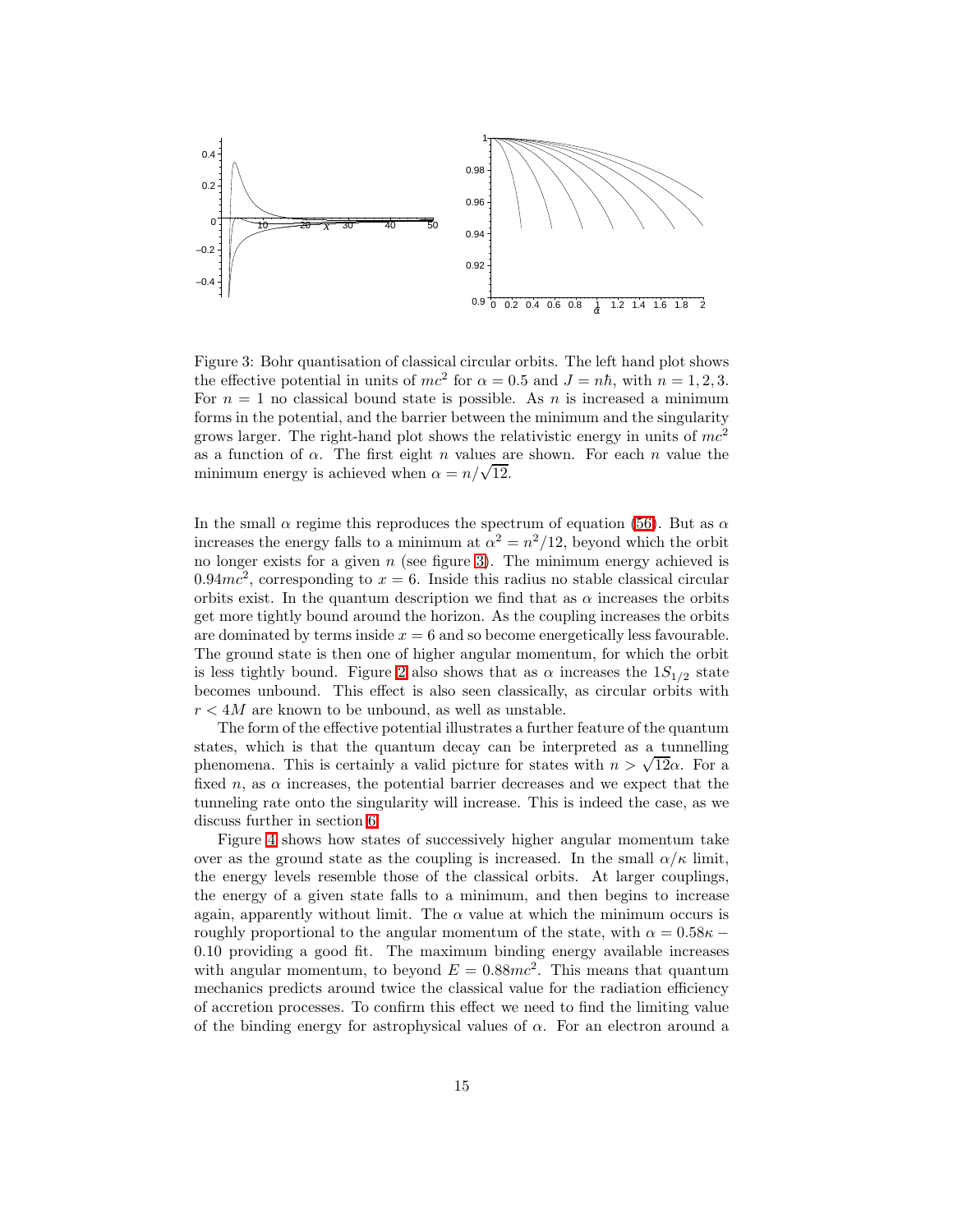

<span id="page-15-0"></span>Figure 4: Energy levels of states with higher angular momenta. This plot shows the energy levels of the lowest energy states with a range of angular momenta  $\kappa = 1 \cdots 10$ . It illustrates how each state takes a turn as the groundstate, as the coupling is increased. The positions of the energy minima are linearly-spaced in  $\alpha$  and have increasingly large binding energies.

solar-mass black hole, for example, we have  $\alpha = 4 \times 10^{15}$ , so a large  $\alpha$  limit of our equations should be very accurate.

# 5 Wavefunction properties

With our current choice of gauge the radial form of the wavefunction is best visualised by plotting  $r^2$  times the timelike component of the current. We denote this  $\rho$ , so

$$
\rho = |u_1|^2 + |u_2|^2. \tag{73}
$$

The gauge invariant definition of  $\rho$  is that it is  $r^2$  times the density as measured by observers in radial free-fall from rest at infinity. The first four  $S_{1/2}$  states for small coupling are shown in figure [5.](#page-16-0) The plots are very similar to those for the non-relativistic hydrogen atom. In all cases the peak of the wavefunction is a long way outside the horizon, with only a small fraction of the probability density lying inside the horizon.

As we increase the coupling to  $\alpha = 0.35$  we obtain the series of plots in figure [6.](#page-17-0) Predictably, the wavefunctions start to bunch in closer to the horizon. Slightly more surprisingly, the nodal structure disappears for larger couplings. The density no longer drops down to near zero at a number of nodes, but instead a number of dips are present. If we increase the coupling further still, to  $\alpha = 0.5$ , the dips themselves are largely washed out and we obtain the somewhat structure-less plots shown in figure [7.](#page-18-0)

Some additional insight into the nature of the orbitals is obtained by calculating the expectation value of r. With our current gauge choices this is defined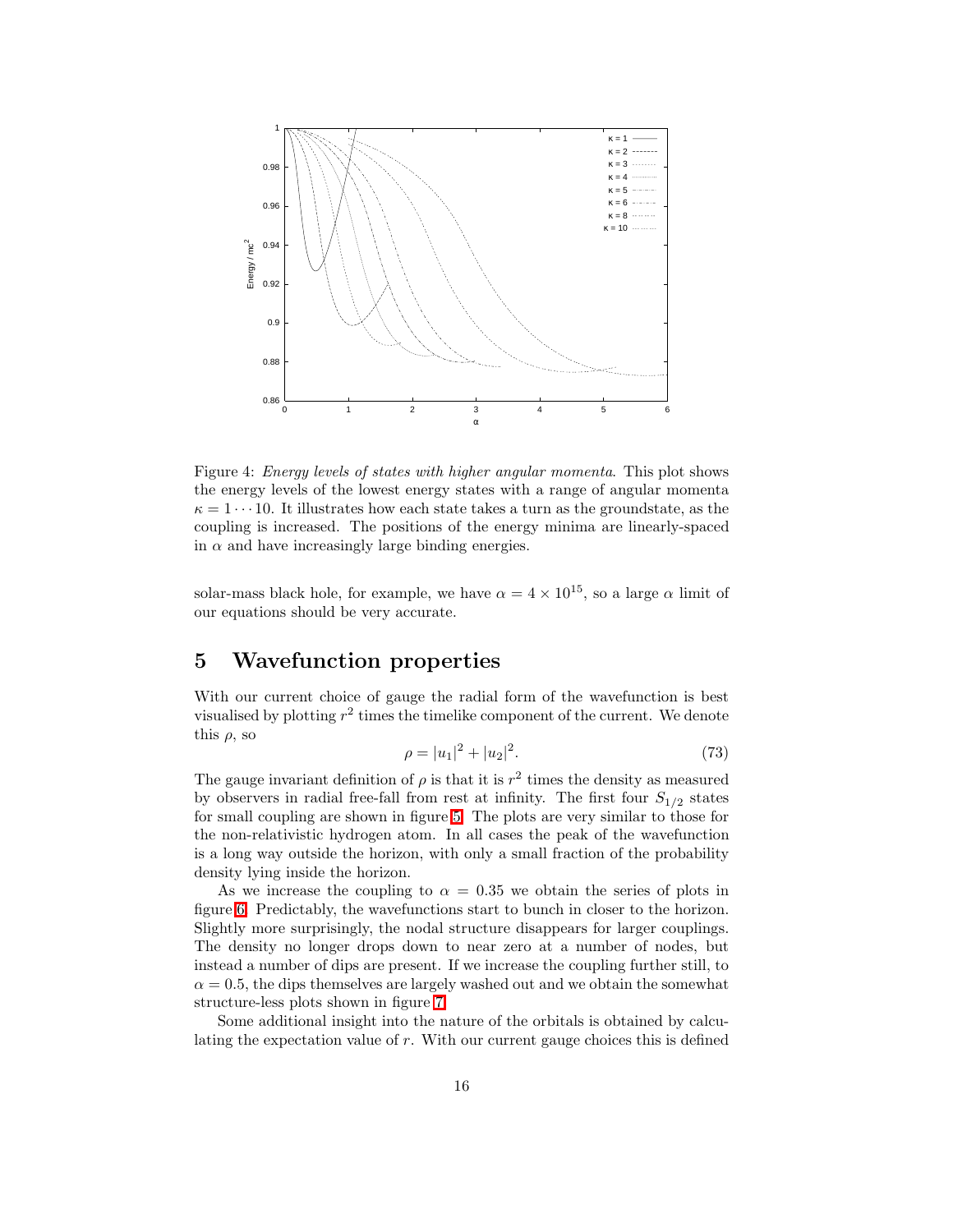

<span id="page-16-0"></span>Figure 5: The radial probability density for the  $1S_{1/2}$ ,  $2S_{1/2}$ ,  $3S_{1/2}$  and  $4S_{1/2}$ states for a coupling of  $\alpha = 0.1$ . The horizontal axis is the dimensionless radius x, and the horizon lies at  $x = 2$ . All plots are started from the horizon. The part of the density inside the horizon is not plotted, though in all cases this smoothly approaches the origin.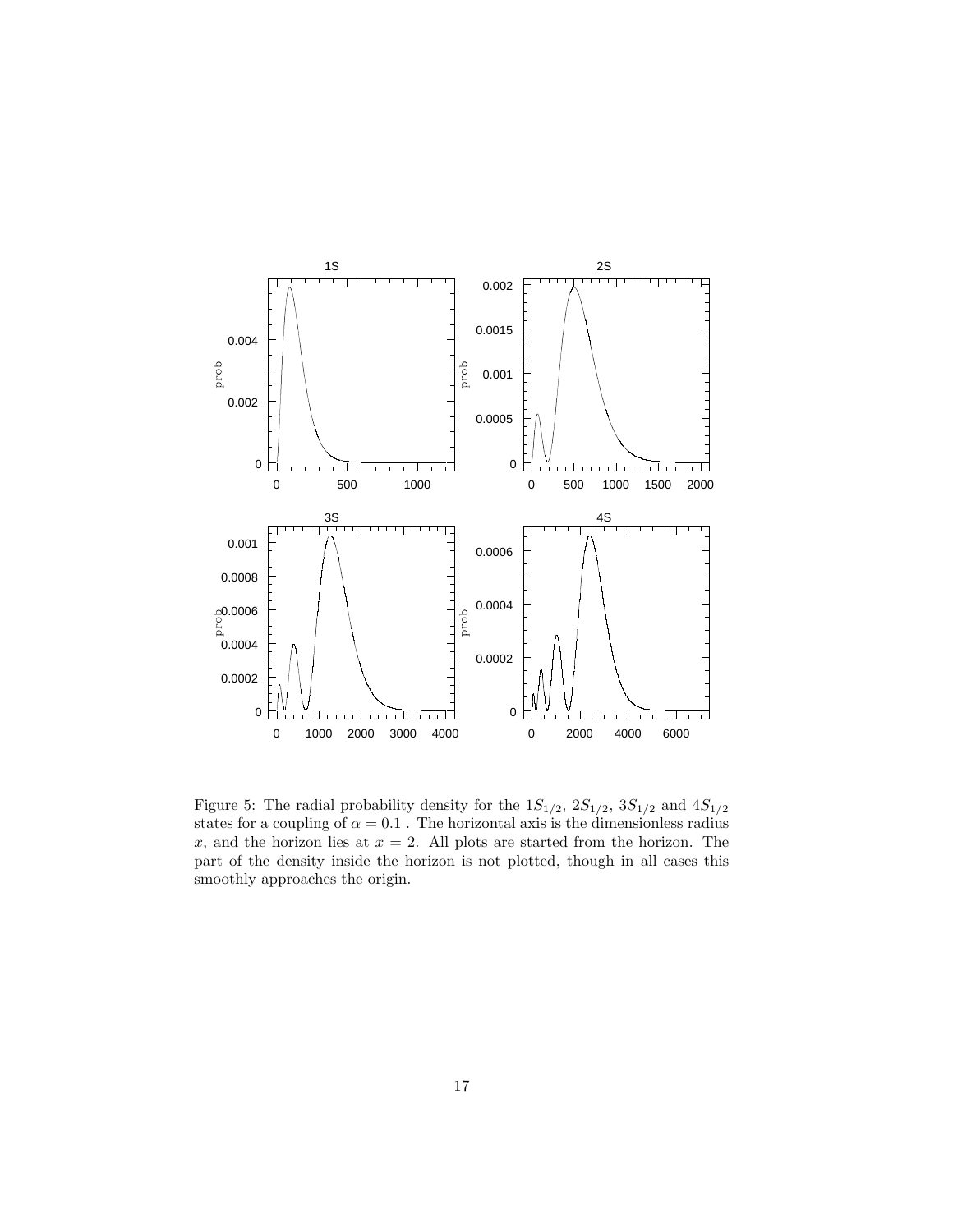

<span id="page-17-0"></span>Figure 6: The radial probability density for the  $1S_{1/2}$ ,  $2S_{1/2}$ ,  $3S_{1/2}$  and  $4S_{1/2}$ states for a coupling of  $\alpha = 0.35$ . The nodal pattern seen in figure [5](#page-16-0) is beginning to get washed out as the wavefunction compresses around the horizon.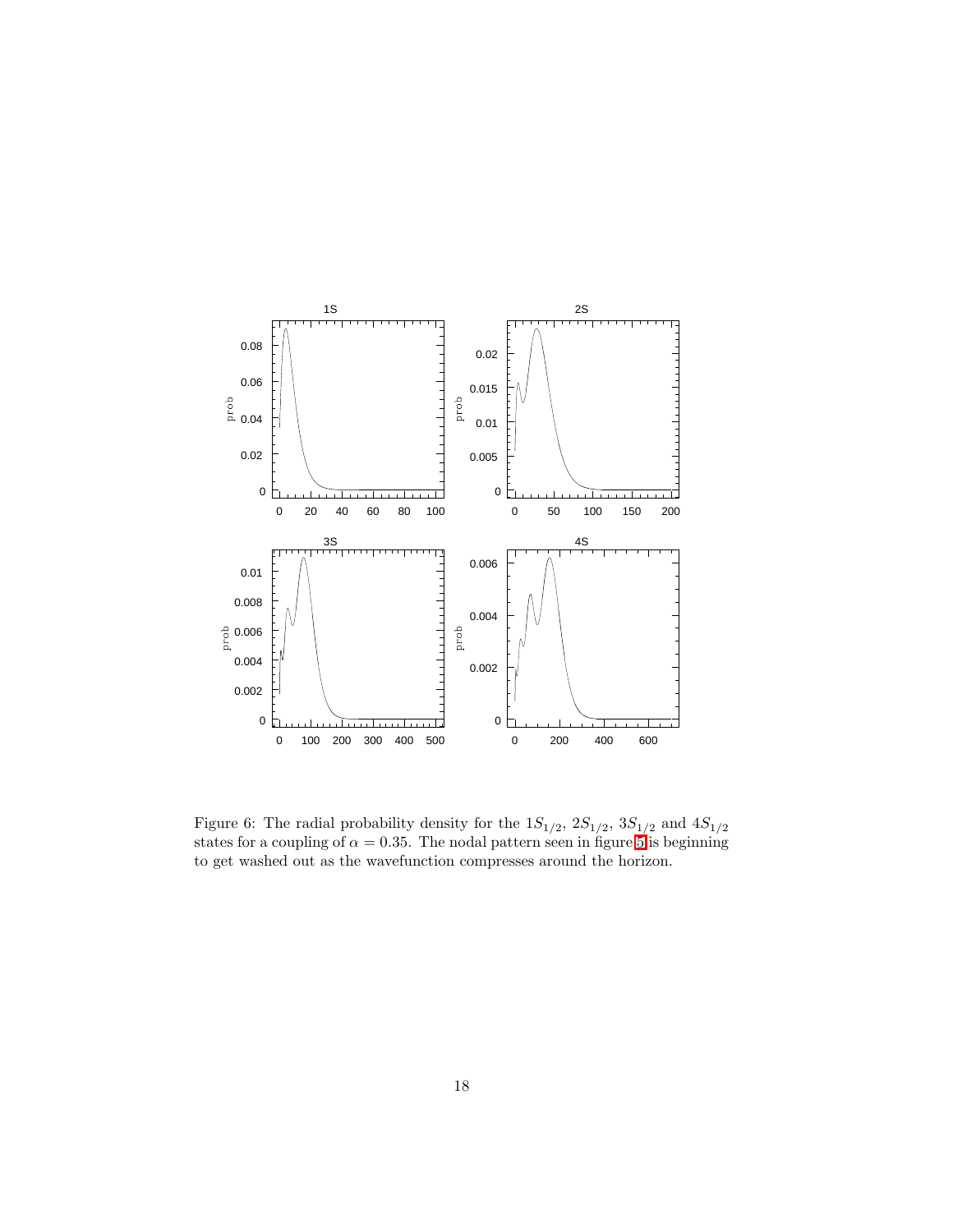

<span id="page-18-0"></span>Figure 7: The radial probability density for the  $1S_{1/2}$ ,  $2S_{1/2}$ ,  $3S_{1/2}$  and  $4S_{1/2}$ states for a coupling of  $\alpha = 0.5$ . The pattern of nodes and dips seen in figures [5](#page-16-0) and [6](#page-17-0) has almost completely vanished, leaving a series of density profiles that lack structure.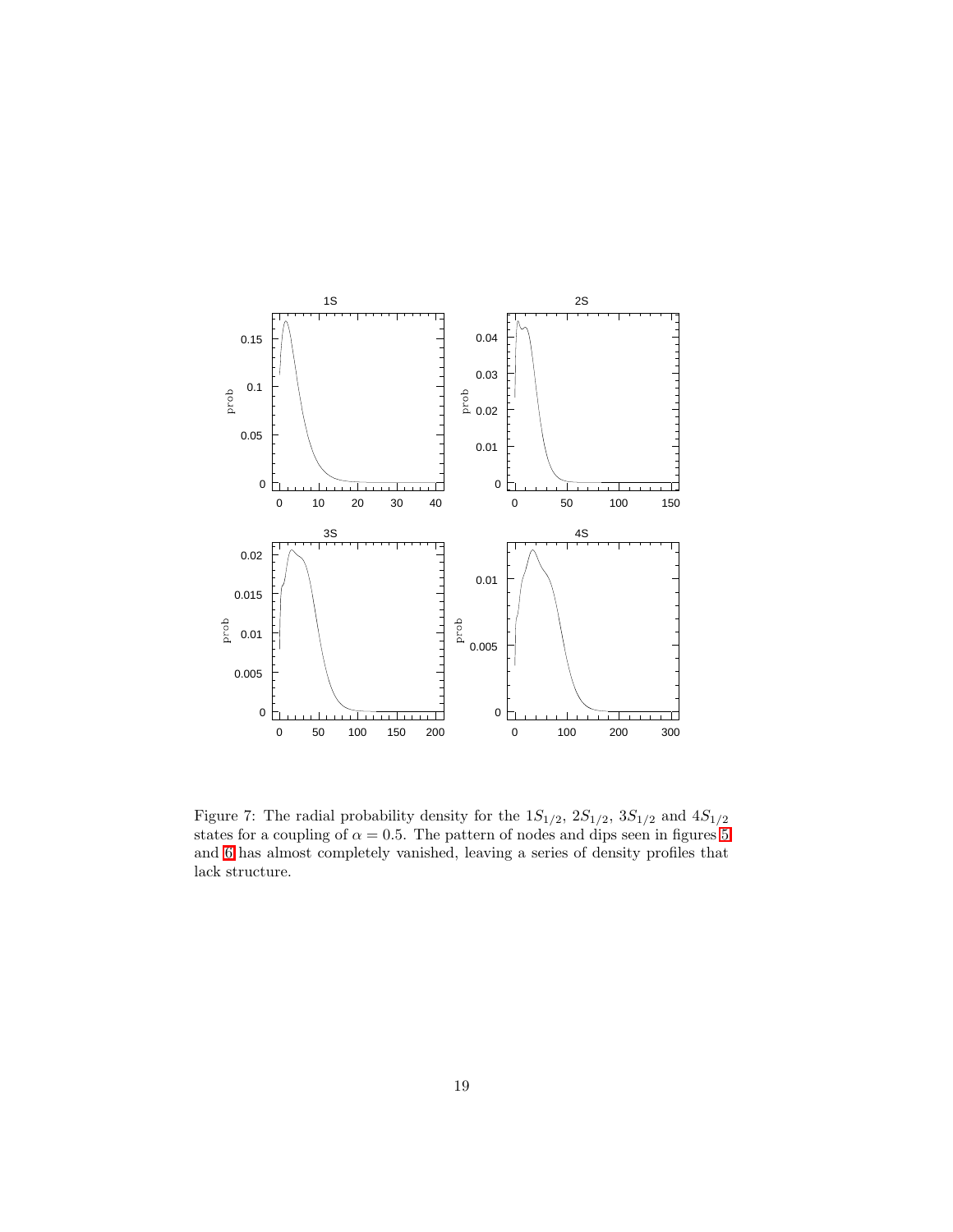

<span id="page-19-1"></span>Figure 8: The expectation value of r in units of  $GM/c^2$  for the S, P and D states. The broken horizontal line at  $x=2$  shows the position of the horizon.

in the obvious manner as

$$
\langle r \rangle = \frac{\int_0^\infty dr \, r(|u_1|^2 + |u_2|^2)}{\int_0^\infty dr \, (|u_1|^2 + |u_2|^2)}.\tag{74}
$$

These are calculated via a straightforward Simpson's rule, and the results for the S, P and D orbitals are shown in figure [8.](#page-19-1) We see that  $\langle r \rangle$  decreases as the coupling increases. In the low-alpha regime, the expectation value follows the radius of the classical circular orbit, so  $\langle r \rangle \propto \alpha^{-2}$ . As the coupling increases, and stable orbits become classically impossible, we find that  $\langle r \rangle$  approaches, and moves within, the horizon. For higher  $\alpha$  the bulk of the probability density lies inside the horizon, representing a short-lived state of a tightly-bound particle.

While the low angular momentum orbitals are concentrated near the horizon, the orbitals with larger angular momentum still lie an appreciable distance out. As such, they adopt a form closer to the familiar hydrogen atom orbitals. A series of such orbitals are shown in figure [9,](#page-20-0) which shows the first excited mode for  $\kappa$  values of 1, 2, 3 and 4. The coupling is again set to 0.5. As expected, the probability density is concentrated successively further from the hole. By the time we reach  $\kappa = 3$  (a classical radius of  $x = 33$ ) the wavefunction returns to the familiar hydrogen-like form.

## <span id="page-19-0"></span>6 Decay rates

So far we have concentrated on the real part of the energy, and the associated orbitals. But the fact that the black hole effective Hamiltonian is not Hermitian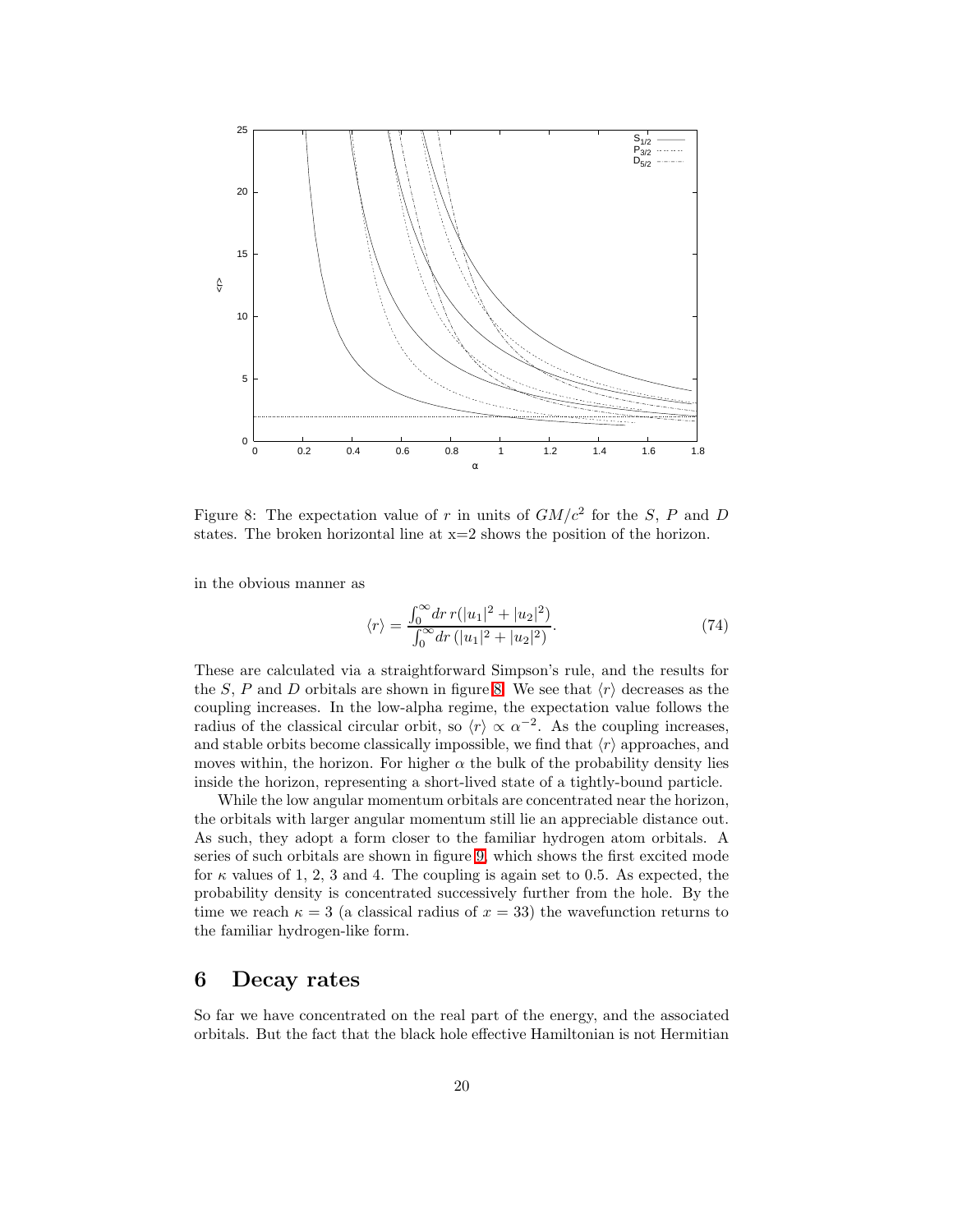

<span id="page-20-0"></span>Figure 9: The radial probability density for a range of angular momentum values with a coupling of  $\alpha = 0.5$ . The first excited states are shown for  $\kappa = 1, 2, 3, 4$ . As  $\kappa$  increases the orbitals are concentrated further from the source, and begin to resemble hydrogen atom wavefunctions.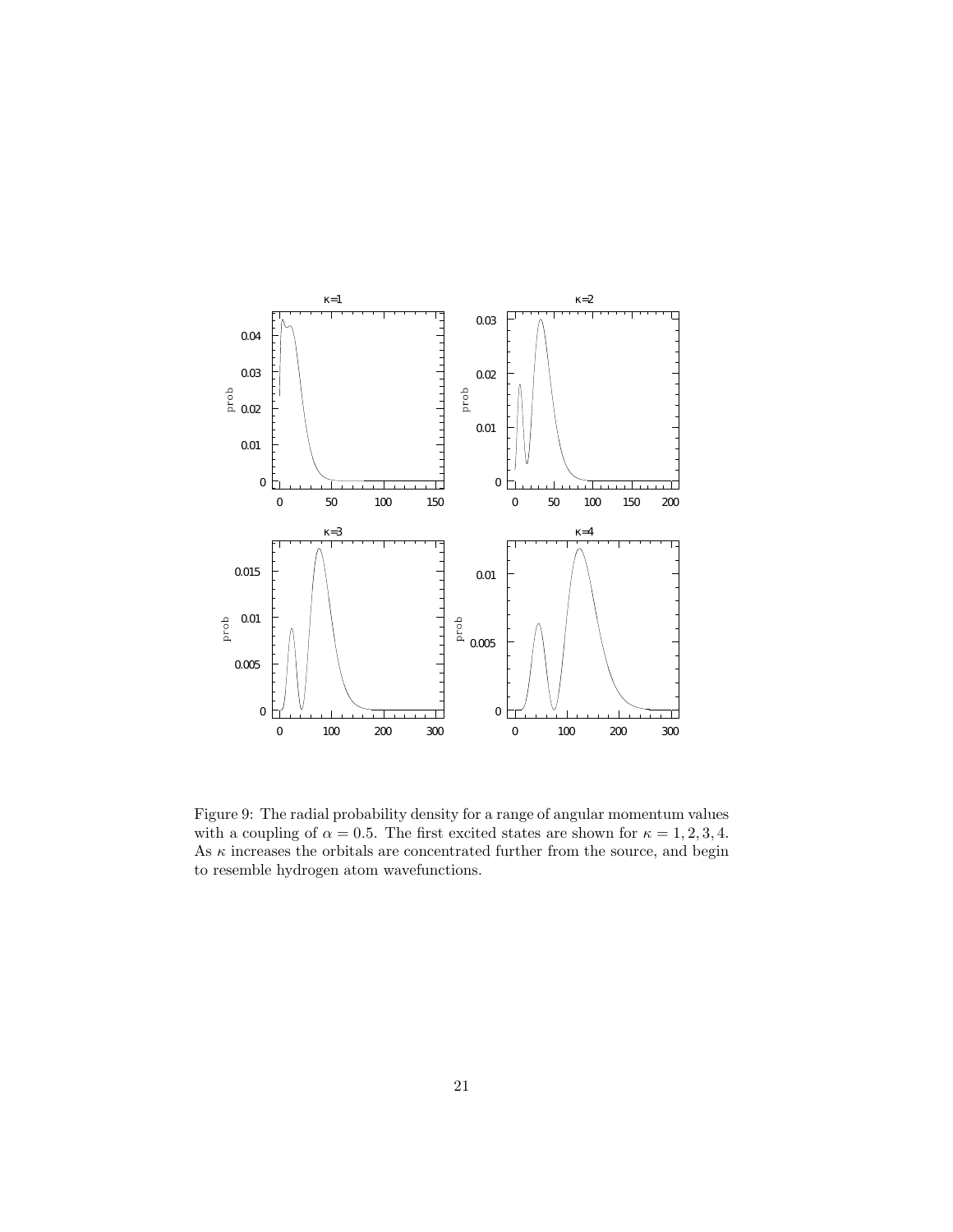

<span id="page-21-0"></span>Figure 10: The imaginary and real energies for the  $1S_{1/2}$  state. The left hand plot shows (minus) the imaginary component of the energy as a function of the coupling strength. As expected, this increases as the orbits become more tightly bound. For comparison, the more complicated behaviour of the real part of the energy is shown on the right-hand side.

implies that the energy is not real and the states have a finite half-life. As such the solutions could be viewed as representing resonance states as opposed to bound states. But for suitably large angular momenta the half lives can be pushed up as high as desired and the states will be extremely long lived. Such states are appropriate for a quantum description of a particle in a classically stable orbit some distance from the horizon.

As argued above, the imaginary part of the energy will be negative, corresponding to a decay. The behaviour of this decay can be visualised in a number of ways. With  $E = \omega - i\nu$ , the relevant quantity to study is

$$
a = \frac{\nu}{mc^2}.\tag{75}
$$

In figure [10](#page-21-0) we plot a as a function of coupling for the  $1S_{1/2}$  state. For comparison the real part of the energy is also plotted. The real energy falls to a minimum and starts increasing again as the orbits become unfavourably close, whereas the imaginary term simply increases monotonically. This as one would expect, as figure [8](#page-19-1) showed that the orbits become increasingly tightly bound as  $\alpha$  increases. As the coupling strength reaches 1, the imaginary component of the energy is of the order of 0.3 times the rest energy of the particle. This implies that the orbit should decay on the time-scale defined by the Compton frequency. These states are therefore extremely short lived, with a resonance width comparable to the orbital energy.

In figure [11](#page-22-0) a is plotted for states with a range of angular momenta,  $\kappa =$  $1 \cdots 5$ . The set of lowest-energy states  $(1S_{1/2}, 2P_{3/2}, ...)$  is compared to the set of first-excited states  $(2S_{1/2}, 3P_{3/2}, ...)$ . Both plots show the expected monotonic increase in  $a$  with coupling strength as the orbits become more tightly bound and a greater percentage of the wavefunction lies inside the horizon. The first-excited states are less tightly bound than the ground states, so have smaller decay rates. Below a threshold value of  $\alpha$ , the imaginary energy is negligible. This threshold depends roughly linearly on  $\kappa$ , and is the same for the lowest and first-excited states. Using the effective-potential model, we would expect decay to become dominant beyond the last value of  $\alpha$  that allows stable circular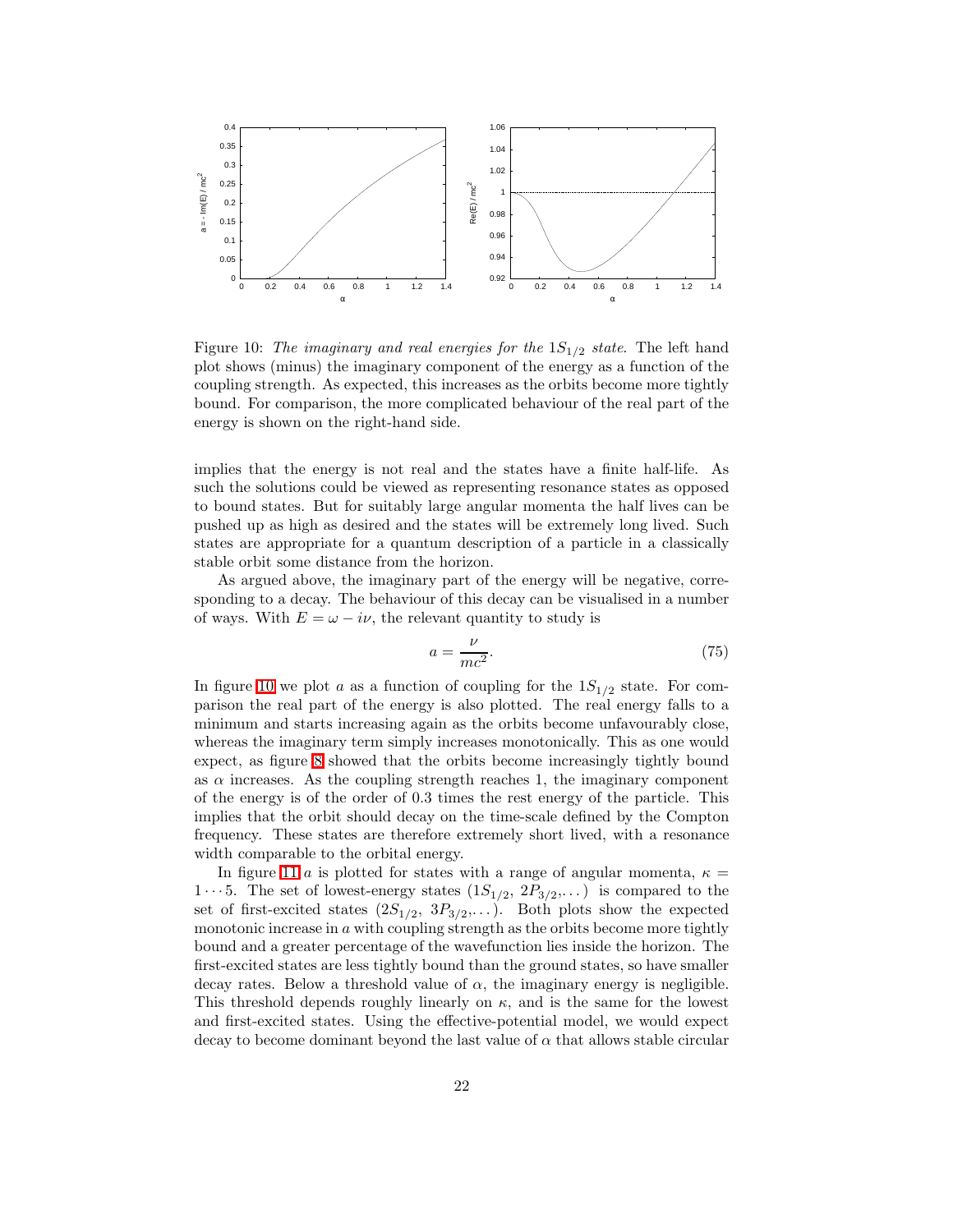

<span id="page-22-0"></span>Figure 11: The imaginary energies of states with a range of angular momenta  $\kappa = 1 \cdots 5$ . The top plot shows the decay rates of the ground states, and the bottom plot shows the decay rates of the first-excited states, as functions of the coupling strength  $\alpha$ . The positions of the minima in the real energy are marked with crosses.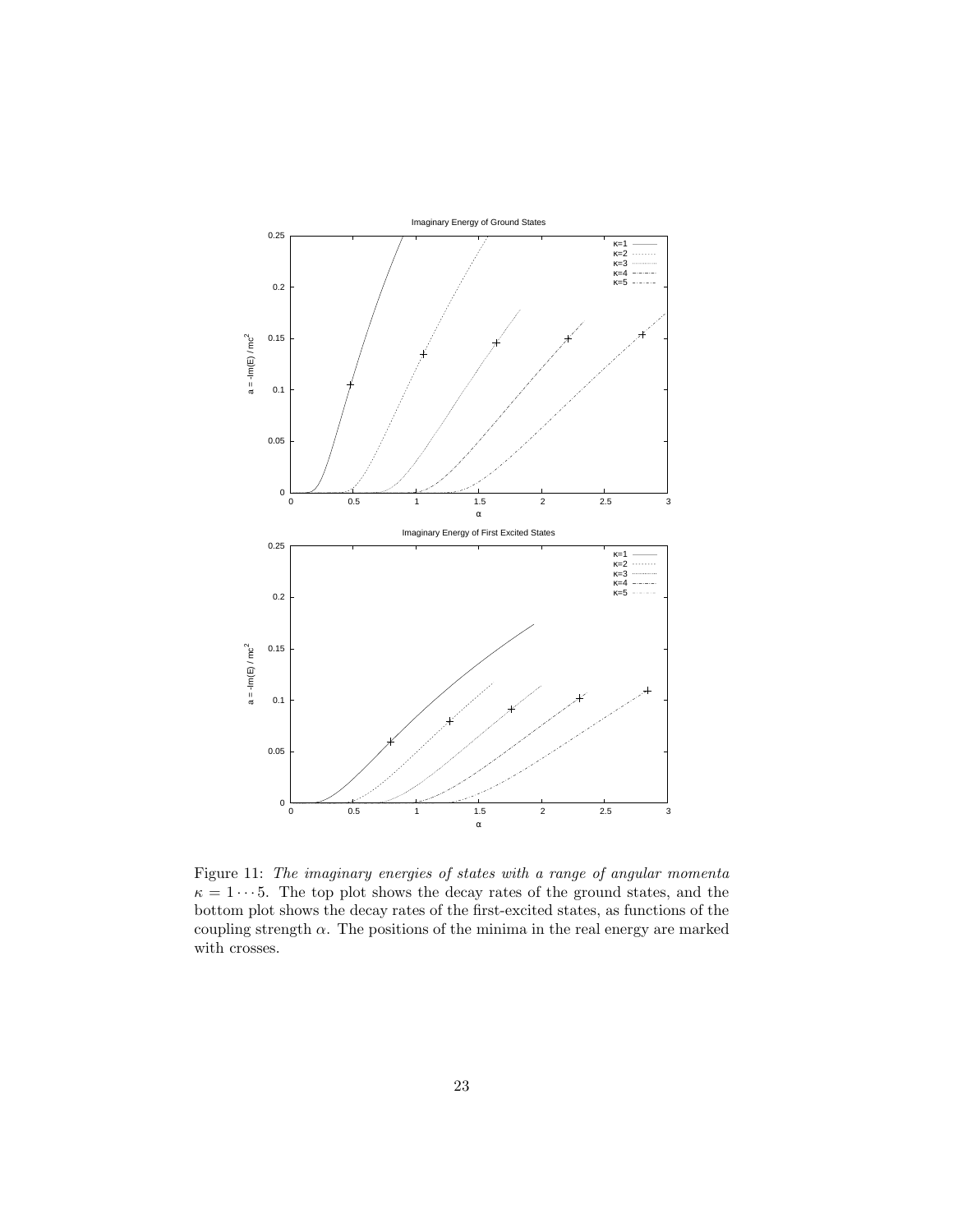orbits,  $\alpha = \kappa/\sqrt{12} = 0.29\kappa$ . The plot suggests that this model is reasonably valid. States with higher angular momentum can therefore be extremely stable, as the increase in  $\kappa$  keeps the bulk of density away from the singularity.

A classical argument can also be used to relate the high- $\alpha$  behaviour of the imaginary energy to the expectation value of wavefunction radius, by considering the proper time for radial infall. A massive particle starting at radius  $r_i$  from rest would take proper time

$$
\tau_{\text{infall}} = \sqrt{\frac{{r_i}^3}{8GM}} \pi \tag{76}
$$

to reach the singularity. Conversely, the typical decay time for the wavefunction is

$$
\tau_{\text{decay}} = \frac{\hbar}{amc^2} \tag{77}
$$

If the decay time is similar to the infall time from the wavefunction expectation position  $\langle x \rangle$ , we would expect

$$
a\alpha \propto \langle x \rangle^{-3/2} \tag{78}
$$

This model works well for the  $1S_{1/2}$  state, and we find  $a\alpha \propto \langle x \rangle^{-1.6}$  in the high- $\alpha$  regime. The model requires some modifications for states with orbital angular momentum, as the infall time takes a more complicated form.

With the decay rates now obtained, we can return to equation [\(50\)](#page-8-0) to check the consistency of our method. For a number of states we computed the normalization integral and also extracted the behaviour of the state near the singularity. For all of these the imaginary component of the energy was consistent with equation [\(50\)](#page-8-0). This confirms that the states are normalizable and represent genuine bound states.

#### <span id="page-23-0"></span>7 Discussion

We have demonstrated the existence of a complicated spectrum of bound states for a quantum fermion in a black hole background. Each state represents a spatially-normalizable solution to the Dirac equation in a Schwarzschild background. The fact that time-separable solutions exist is simply established in one particular gauge, which casts the equation in a Hamiltonian-like form. A study of the behaviour of the wavefuntion under gauge transformations show that time-separability is a gauge-invariant feature. The spectrum itself is determined by boundary conditions applied at the horizon and at infinity. These alone are sufficient to imply the existence of an imaginary (decay) contribution to the energy. The physical explanation for this is provided by the singularity, which acts as a current sink.

The qualitative features of the spectrum can be understood in terms of simple semi-classical models, but a full quantitative understanding only seems possible through a mixture of computational methods. The work in this paper can clearly be extended in a number of ways. We have only plotted the spectrum at low coupling strengths of  $\alpha \sim 1$ , but astrophysical values can be far larger than this, with  $\alpha \sim 10^{15}$  for solar mass black holes. For larger  $\alpha$ , the ground state will be one of high angular momentum. In this regime the spectrum will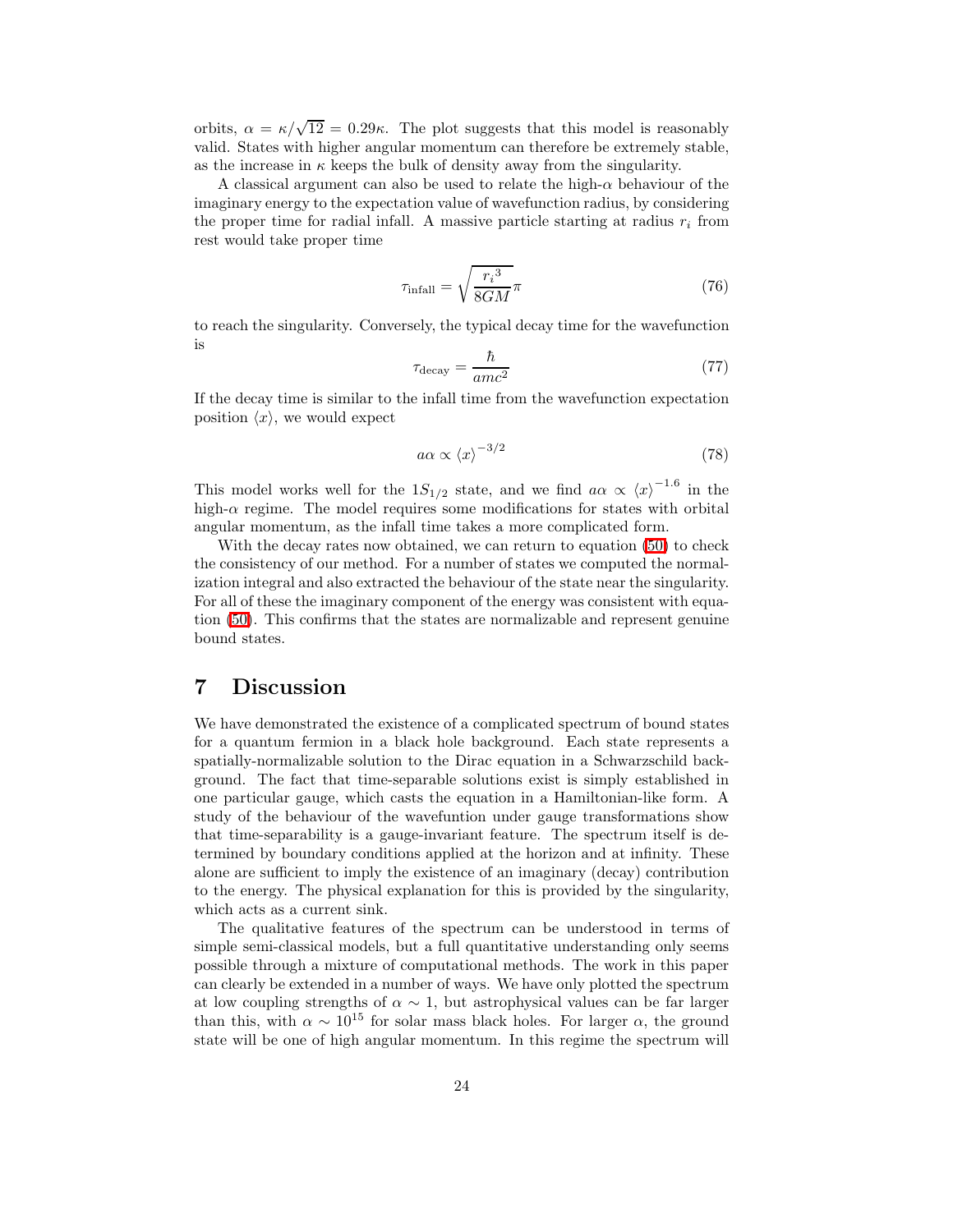be quite different to that of the hydrogen atom. One important question is precisely how great a binding energy can be achieved. In figure [4](#page-15-0) we see that at around  $\alpha = 5$  we are achieving total energies of 0.88mc<sup>2</sup>, which is significantly lower the classical value of  $0.94mc^2$ . This suggests that more energy may be available in accretion processes than is traditionally thought.

As well as increasing  $\alpha$ , it would be of considerable interest to repeat this work for the case of a Kerr black hole. In this respect a useful start has been made in [\[15\]](#page-26-4), where the Kerr solution is written in a form which generalises the 'Newtonian' gauge employed in this paper. The calculations for the Kerr case are more complicated, however, because the angular separation constants are energy-dependent [\[2,](#page-25-1) [8\]](#page-25-7). There are also signs that the horizon structure of the Kerr solution will complicate the fairly straightforward picture presented here. The problem can be seen by analysing behaviour in a Reissner–Nordstrom background using the setup of this paper. For this case we find that the regular solutions at the outer horizon do not match onto regular solutions at the inner horizon. So quantum mechanics predicts that the probability density will pile up around the inner horizon in a similar manner to the classical picture. Behaviour of this type is inevitable, as the Reissner–Nordstrom singularity does not act as a sink, and the Hamiltonian is Hermitian. Since the current must still be inward pointing at the outer horizon, the probability density has to pile up somewhere. It seems likely that a similar picture holds for the Kerr solution, but detailed calculations are required to confirm this.

The energy spectra presented in this paper raise a number of fundamental issues, which demonstrate the limitations in our current understanding of the interaction between gravity and quantum theory. It is unusual to obtain a decay law from quantum mechanics without some form of approximation. That we do so in the present case is a consequence of the fact that the system is open. States are allowed to decay onto the singularity, but no accompanying emission is considered. A complete treatment of the problem as a closed system would require a quantum theory of the singularity, and such a theory does not yet exist.

The decay rates represent one feature of the quantum-mechanical description of the capture process. But, as well as decay, the quantum description of a particle falling onto the singularity of a black hole can involve a series of quantum jumps to lower energy orbits. This quantum description alters the physics of the process quite dramatically from the classical picture. As the particle undergoes a series of transitions we expect that it should radiate, which does not happen classically. Quite what form this radiation should take (electromagnetic, gravity waves?) is unclear. Also, as a transition takes place we should keep careful track of the evolution of the matter stress-energy tensor to tell us where the radiated energy is concentrated. A related problem this exposes is that we have not considered back reaction on the gravitational field, which could alter this picture.

The quantum treatment of a particle in a gravitational field exhibits a curious anti-parallelism with the electromagnetic case. In classical electrodynamics a charged particle in orbit around a point source should radiate, making atoms unstable. This problem is resolved by quantum mechanics, which predicts the existence of stable, non-radiating bound states. The reverse is true of gravitation. Classically, a particle can orbit a black hole in a geodesic outside the horizon, and such an orbit is stable. But quantum theory changes this, and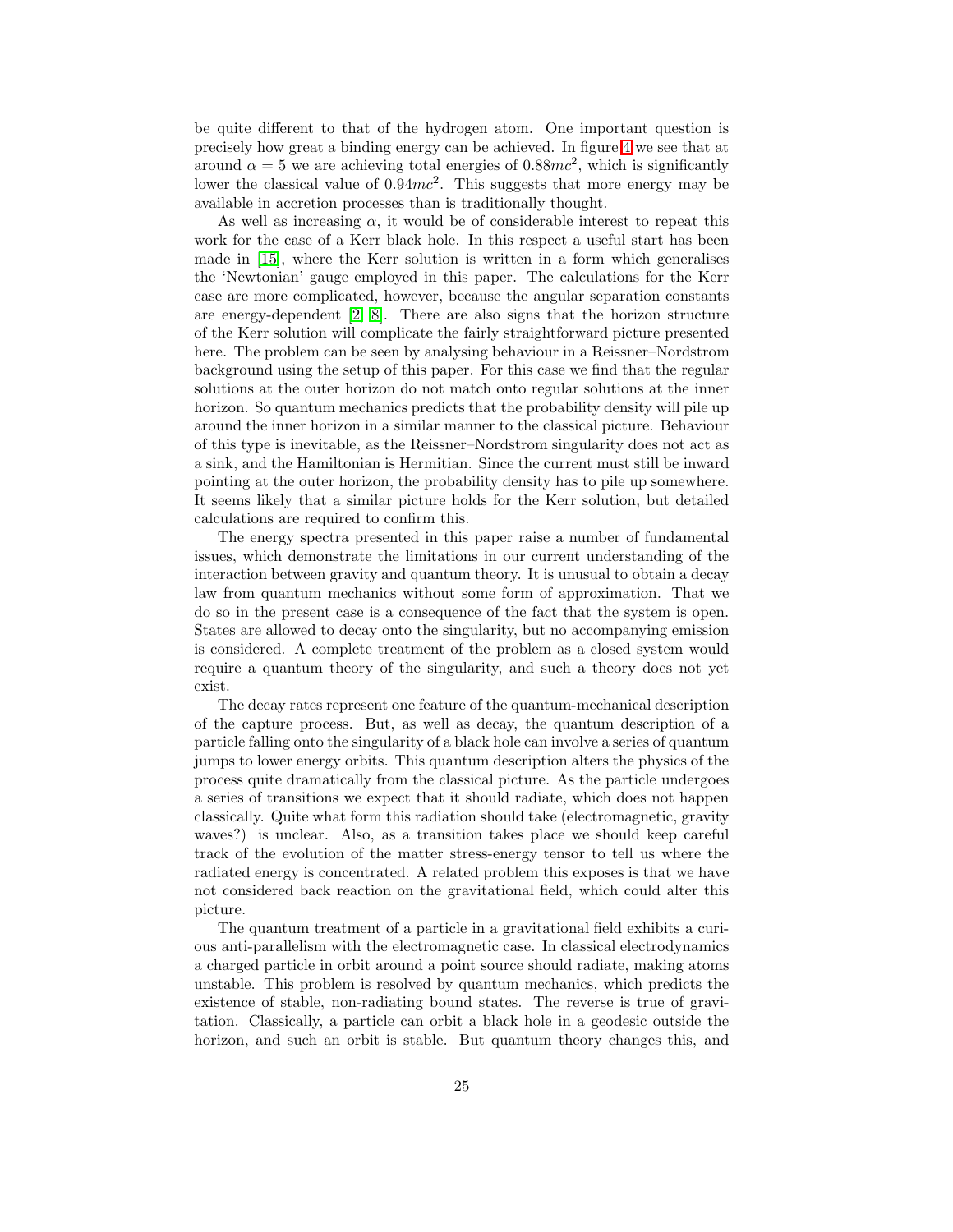states that no totally stable orbits exist, due to the finite probability of the particle finding itself inside the horizon and ending on the singularity. While the time-scales involved in these decays may be of limited interest astrophysically, such processes are clearly of fundamental importance in understanding the interplay between quantum theory and gravitation.

A final point to raise here is that the spectrum of real energies derived here has a mirror image of negative energy bound states. Each of these negative energy states also has a finite lifetime. If we model the vacuum in terms of a Dirac sea of filled negative energy states, we must include the bound states as well as the free continuum. It then follows that the vacuum itself is decaying — the black hole is sucking in the vacuum. Such a loss of negative energy states is seen as a creation of positive energy modes, which could contribute to Hawking radiation. This contribution appears to have been neglected in previous calculations, which concentrate only on the scattered states [\[1\]](#page-25-0). It is well known in calculations of the Lamb shift, for example, that ignoring the bound states in the calculation gives the wrong answer [\[16\]](#page-26-5). It would be of great interest to assess the contribution played by bound states to the gravitational analogue of this process.

#### <span id="page-25-0"></span>References

- <span id="page-25-1"></span>[1] N.D. Birrell and P. C. W. Davies. Quantum Fields in Curved Space. Cambridge University Press, Cambridge, 1982.
- [2] S. Chandrasekhar. The Mathematical Theory of Black Holes. Oxford University Press, Oxford, 1983.
- <span id="page-25-2"></span>[3] R. Brout, S. Massar, R. Parentani, and Ph. Spindel. A primer for black hole quantum physics. Phys. Rep., 260:329–446, 1995.
- <span id="page-25-3"></span>[4] C.J.L. Doran and A.N. Lasenby. Perturbation theory calculation of the black hole elastic scattering cross section. Phys. Rev. D, 66(2):024006, 2002.
- <span id="page-25-4"></span>[5] A.N. Lasenby and C.J.L. Doran. Geometric algebra, dirac wavefunctions and black holes. In P.G. Bergmann and V. de Sabbata, editors, Advances in the Interplay Between Quantum and Gravity Physics, pages 251–283. Kluwer, Dordrecht, 2002.
- <span id="page-25-5"></span>[6] N. Deruelle and R. Ruffini. Quantum and classical relativistic energy states in stationary geometries. Phys. Lett. B,  $52(4):437-441$ , 1974.
- <span id="page-25-6"></span>[7] A.B. Gaina and F.G. Kochorbé. S-matrix and resonance states in the Kerr–Newman geometry. Sov. Phys. JETP, 65(2):211–215, 1987.
- <span id="page-25-7"></span>[8] I.M. Ternov and A.B. Gaina. Energy spectrum of the Dirac equation for the Schwarzschild and Kerr fields. Sov. Phys. J., 31(2):157–163, 1988.
- <span id="page-25-8"></span>[9] A.B. Gaina and O.B. Zaslavskii. On quasilevels in the gravitational field of a black hole. Class. Quantum Grav., 9:667–676, 1992.
- <span id="page-25-9"></span>[10] M. Nakahara. Geometry, Topology and Physics. Adam Hilger, Bristol, 1990.